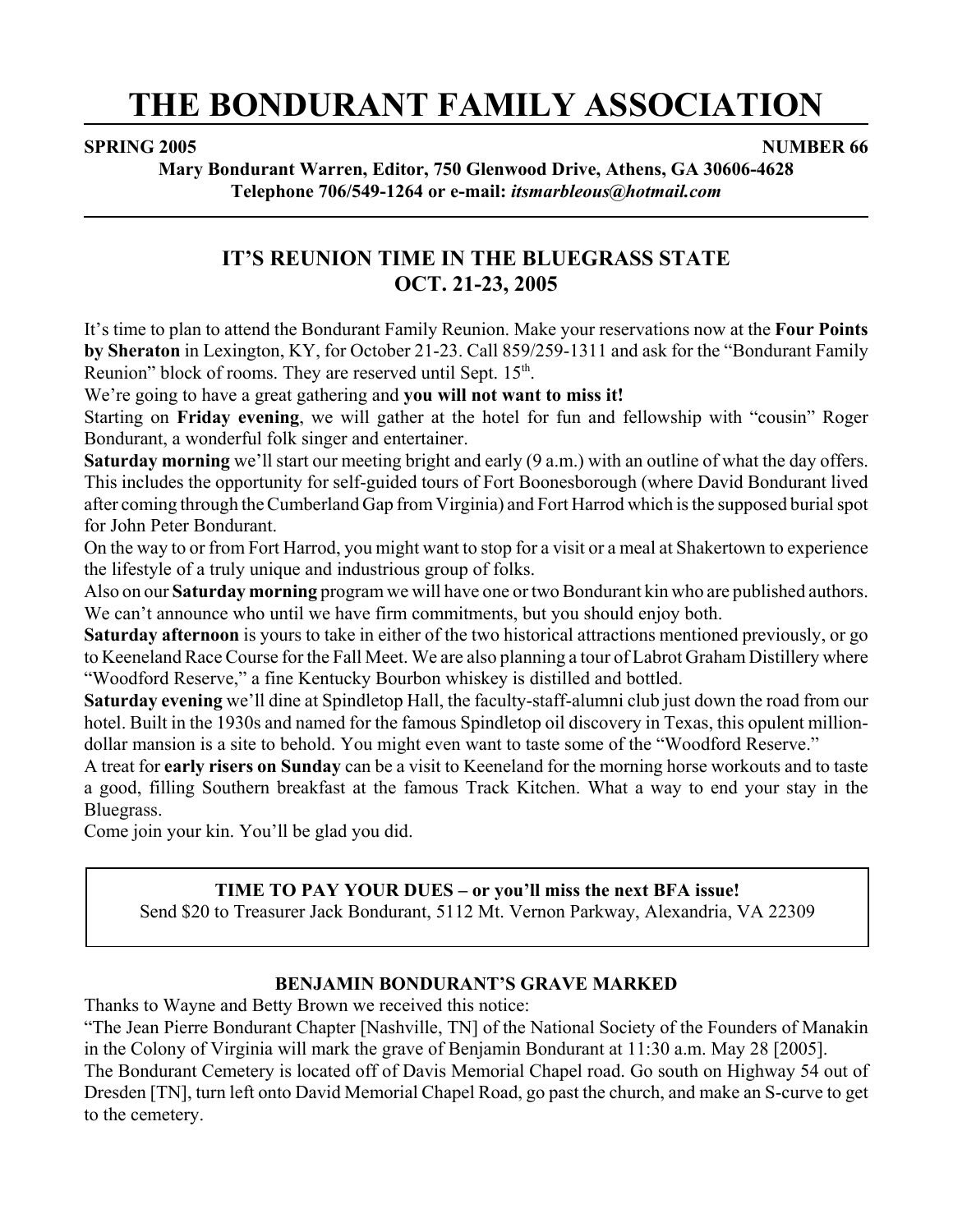**NUMBER 66 THE BONDURANT FAMILY ASSOCIATION** 

Following the grave marking, lunch will be served at the home of Jim and Aline Roberts in Sharon. All descendants of the Bondurant family are invited to attend. If attending the lunch call 456-2184." [Wish we could have been there!]

#### **NEW MEMBERS**

Ms. Melinda (Mindy) Doellman, 2700 Lind St., Quincy, IL 62301, 217/653-4023, e-mail: *ldmd81@insightbb.com* Ms. Golda Seybold, 3125 Dee Dr., Quincy, IL 62305

#### **CHANGES OF ADDRESS OR E-MAIL**

Elizabeth (Lisa) and Dan Dearen, 3363 N. Camino Rio Soleado, Tucson, AZ 85718. 520/529-4875, e-mail: *lisa\_dearen@yahoo.com* Susi Bondurant DuBois's e-mail: *myladysusi@myfamily.com* Sharon Kingen, 5190 N. 500 West, McCordsville, IN 46055, 317/335-3781. e-mail: *sakingen@hrtc.net* [Congratulations, Sharon, on your retirement!]

# Death

**MARTIN H. BONDURANT, JR.**, of Lilbourne, MO, died 16 Feb. 2005, at the age of 80, wrote his widow Mrs. Opal Bondurant, to whom we extend our sympathy..

#### *Our sympathy to this grieving family***.**

#### **NEWS FROM THE WRAYS**

We've been missing this couple at recent BFA meetings, and this interesting letter explains why. "Hello Cousin,

It seems as though we cannot coordinate our schedule to attend the BFA meetings any more. This year, as in 2003, we will be serving a 6 month mission for our church on the pioneer trail at Sweetwater Junction, WY. There we will serve as tour guides on the Oregon, Pony Express, California, and Mormon Trail. They all followed the same basic route through WY and WY has more original trail left than any other state. We assist in groups who come and spend three days on the trail, and also work in the Visitors Center and assist in the upkeep of the campgrounds and other properties. Carroll says it's the best 6 month vacation he's ever taken. It is an opportunity to serve the church and to help those who come to learn more of the pioneers in the 1800s who crossed these trails. We will live in a ranch house near the banks of the Sweetwater River. We do enjoy the work, and if we are released early we will come through Lexington, KY for the meeting. I'm giving you our address even though it's only for 6 months and our mail [from home] is being forwarded. Mormon Handcart Historic Sites in Wyoming 4181 Highway 789 Lander, WY 82520 Our e-mail address is *vbwccw@msn.com* and should remain the same. Your Cousins, Carroll and Ginny Wray."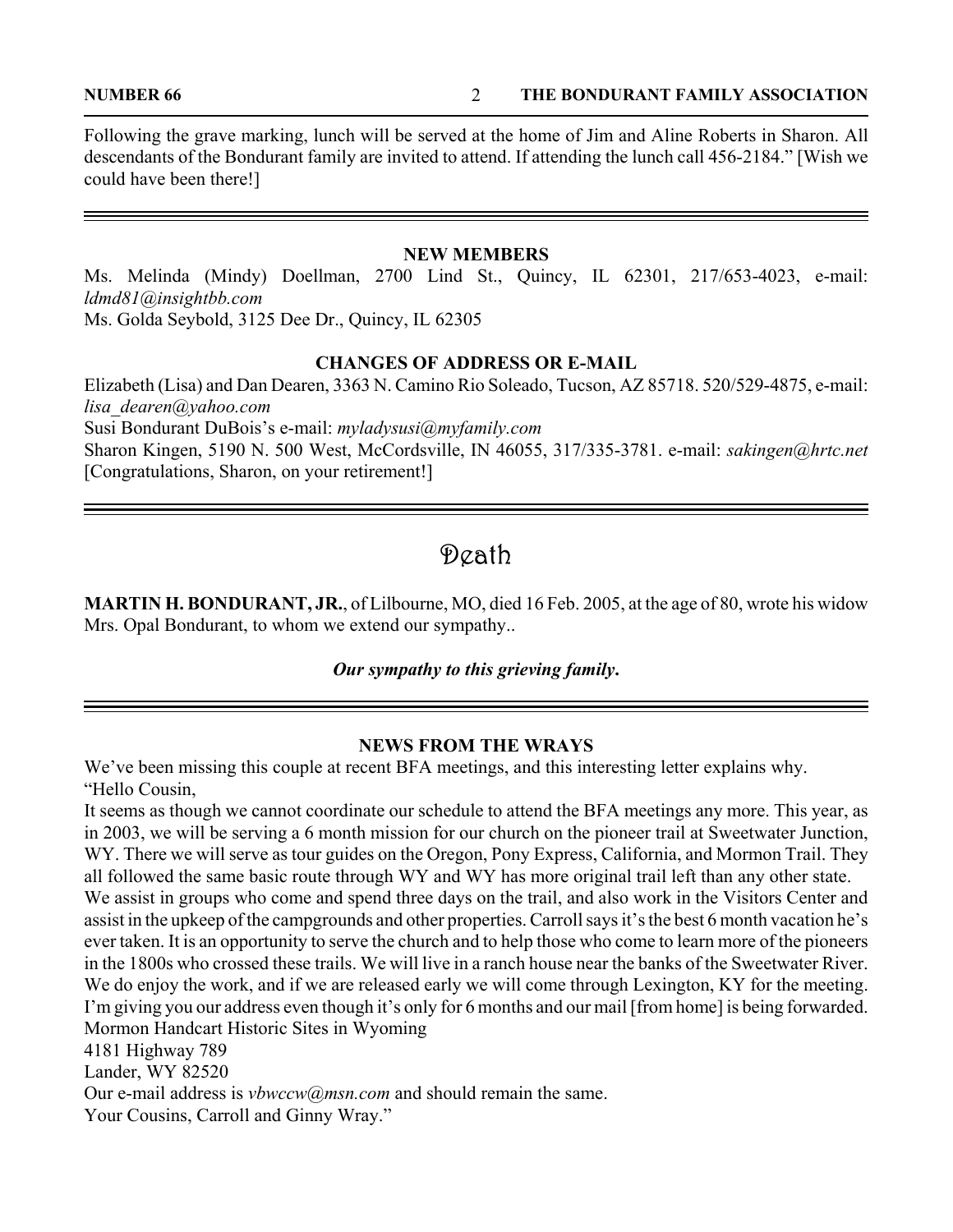#### **WORLD WAR II SERVICE MEMBERS**

Clint Bondurant, e-mail *30d13@earthlink.net*, sends this report.

"I have been trying to contact the Bondurants who served during World War II or their family members. So far I have contacted about 15 veterans or family members on the list. I have not had one door slammed in my face yet. I have been keeping my questions mainly on the military forum, and not the genealogy forum; I think we all will benefit with the questions I have been asking.

So far I have contacted a pilot, POW, infantryman, radio operator, quartermaster ammunition driver, door gunner on bomber, etc. I have been having fun and talking to some great people. Please let me know if there is any other question I should ask, and I will add them to the list.

Yes, Mary, Melvin and Melvin P. Bondurant are the same soldier. Some of the men listed went on to become officers through OCS [officer candidate school]. [Question in issue 65]

[Clint's Questions:] Full Name **Unit** Rank Military Occupation Serial Number Campaigns Awards Aircraft Ships Date of birth Place of birth Brothers or sisters in military Pictures in uniform Parents "Where were you when Pearl Harbor was attacked?" Family members who might be interested.

**EDITOR'S NOTE**: Great idea, Clint. We'll look forward to your results.

### **LEWIS BOURBON BONDURANT (1818-1854 VA)**

Ruby Smith also prepared a list of his descendants, identifying his great granddaughter who died in 2004.

**LEWIS BOURBON BONDURANT**, born 1818 VA, died 1854 KY, a carpenter. He married 1840 Lydia Ann Webb, born ca. 1817. In the 1880 census of Brandenburg, Meade Co., KY, his widow Lydia was living with her son Elisha Richard Bondurant, Sr. Their children:

- I. Nancy Bondurant, born ca. 1841
- II. Mary Bondurant, born ca. 1843
- III. John Bondurant, born ca. 1846
- IV. James Bondurant, born ca. 1846
- V. Elisha Richard Bondurant, Sr., born 1847, died 1909 (see below)
- VI George Bondurant, born ca. 1850.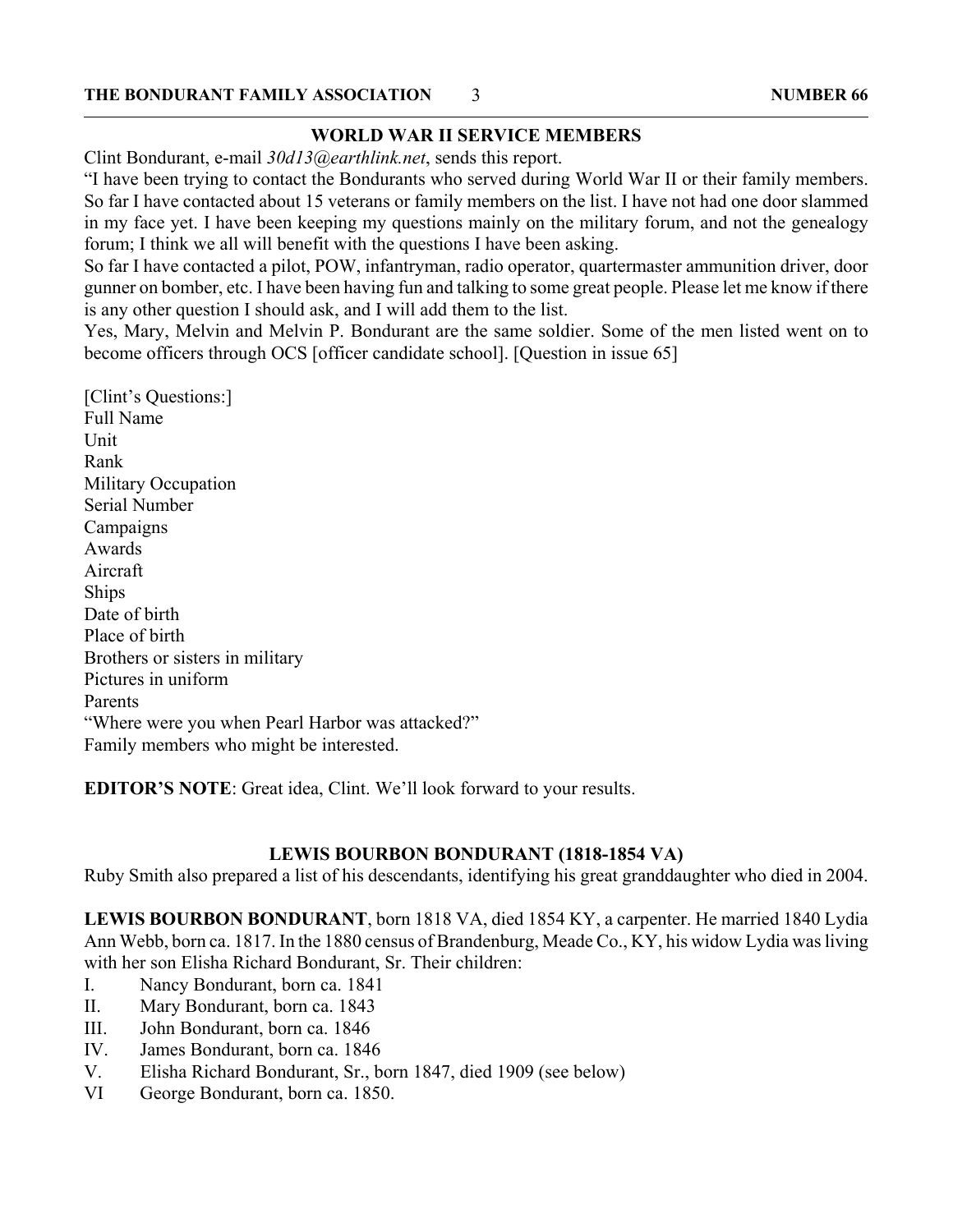**ELISHA RICHARD BONDURANT, SR.** was born in KY, and died in 1909. Living with Elisha in 1880 Brandenburg, KY, census was his widowed mother, as well as "Harvey Garey, age 6, brother-in-law." Elisha's first wife was Lucinda Fenwick who died in 1878. they had only one child:

A. James Henry Bondurant, born 1877, died 1956. (see below)

Elisha married 2<sup>nd</sup> Laura Ann Garey, born 1858 IN, died 1942. They were parents of:

- B. Annie Almetta Bondurant, born 1881, died 1962.
- C. Carlton Webb Bondurant, born 1883, died 1918
- D. Clay Bondurant, born 1885, died 1887
- E. Imogene Bondurant, born 1889, died 1914
- F. William Harvey Bondurant, born 1892, died 1952
- G. Elisha Richard Bondurant, Jr., born 1895, died 1971
- H. Bourbon Patch Bondurant, born 1898, died 1971.

**JAMES HENRY BONDURANT,** seen in 1930 Brandenburg, KY, census as a "dealer" was married 30 Oct. 1900 in Meade Co., KY, to Minnie Alice Bland, daughter of James Thomas Bland and Miranda Ellie Jenkins. Minnie was born 31 Aug. 1881 in Meade Co., died there 10 Nov. 1966. Their children were:

- 1. James William Bondurant, born 25 Feb. 1902, died 29 July 1994. (see below)
- 2. Louella Bondurant, born 8 July 1904 Meade Co., KY, died 13 July 1904 there.
- 3. Martha Bondurant, born about 1912, a music teacher
- 4. Leis Bondurant, born about 1923
- 5. Richard B. Bondurant.

**JAMES WILLIAM BONDURANT**, born 25 Feb. 1902 KY, died 29 July 1994 at Elizabethtown, KY. In 1930 Bradfordsville, Marion Co., KY, census he was a salesman in a department store. He married Zula Edna Powell, daughter of William Alfred Powell and Alice Ann Dow. Zula was born 5 aug. 1902, died 25 May 1990 in Elizabethtown, KY. Their children were:

- a. [Judge] James E. Bondurant, born about 1925
- b. [Rev.] Minnie Alice Bondurant, born about 1926, a Methodist minister and chaplain at the Methodist Evangelical Hospital in Louisville, KY, whose husband is Mr. Scott. [She was a speaker at a BFA meeting in Louisville, KY, some years ago.]
- c. Peggie Marie Bondurant, born 4 Nov. 1927 in Brandenburg, KY, died 22 Sept. 1904. She married Col. Frank David Penas, who died in 1984. Their children were given in her obituary (below).
- d. Joseph Bondurant
- e. Eleanor Bondurant, who married Mr. Newman
- f. Mary Bondurant, who married Mr. Jones.

Obituary appeared on Thursday, Sept. 23, 2004 in an unnamed newspaper:

**PEGGY MARIE BONDURANT PENAS**, 76, of Bardstown, died Wednesday, Sept. 22, 2004 following a short illness. ....She was a graduate of Meade Co. High School and the University of KY. She was a member of the Bardstown United Methodist Church. She was preceded in death by her husband Col. Frank David Penas, in 1984. Survivors include a son and daughter-in-law, Frank and Jean Roe Penas of Union, SC; four daughters and sons-in-law, Emily and John Humphries of Princeton, June and Michael Stone of Tinton Falls, NJ, Jean and Geoffrey Young of Ewan, NJ, and Susan and Charles Lee Thomason of Bardstown; nine grandchildren: Caroline Humphries Currier, Benjamin Humphries, James Stone, Anna Penas, Charles Thomason, April Penas, Gillian Young, Jessica Stone and Frank Young; and a great granddaughter Alison Currier, and a grandson-in-law Everett Currier III; two brothers, Judge James Bondurant of Hodgenville and Joseph Bondurant of Lexington; three sisters, Rev. Alice Scott of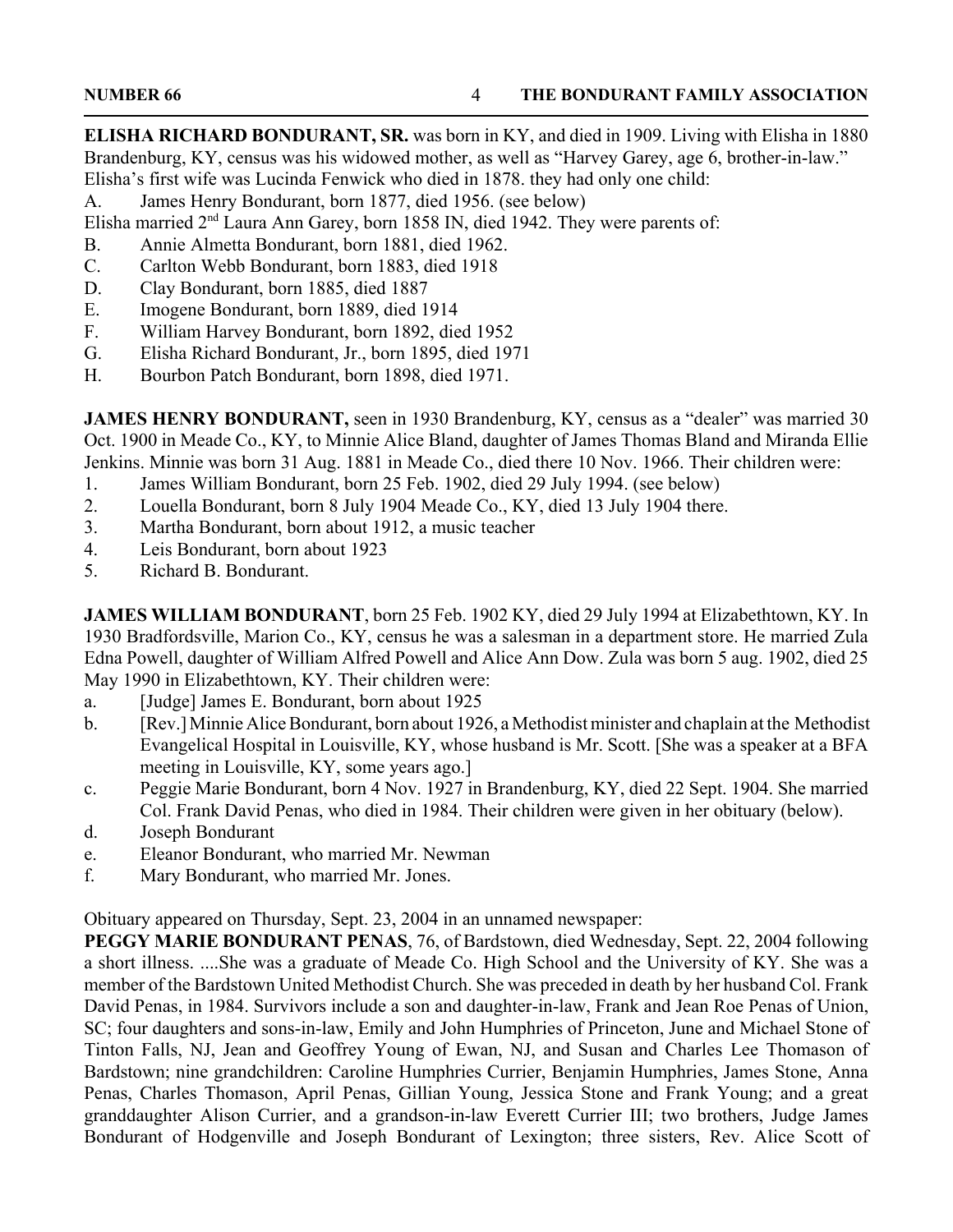Elizabethtown, Mary Jones of Lawrenceburg, and Eleanor Newman of Lexington; an uncle, Lewis Bondurant of Louisville, and two aunts, Mildred Gentry of Bardstown and Martha Lyons of Louisville, Burial in Cap Anderson Cemetery in Brandenburg.

#### **CORRECTIONS TO THE LINEAGE OF JOHN BUNDRANT AND LUCINDA GILLEY**

Ms. Sandra Rose Bundrant, a descendant, sent numerous changes to the family of William Bundrant (1818- 1859) as published in issue #65. She has visited the grave of William Bundrant, in the Kirk Cemetery, Pocahontas, McNairy Co., TN. The stone said that he was a soldier in Alabama 1<sup>st</sup> Regiment Infantry, Co. B, Mexican War 1846-1847. He was born 10 Oct. 1818, died 29 Aug. 1859.

"The story is (from my family and what folks remember that has been passed along in Pocahontas) he [William] got off the train very sick. Two ladies who ran a boarding house took him in. He probably had a fever, and he gave them his wife's name and address so they could send word to her if he did not live.

The Kirk family offered a burial place for his body. When his sons were older, they came to the cemetery and put up a marker," wrote Sandra Rose.

William married his cousin Julia Ann Gilley, born 4 Oct. 1818 TN, died 25 Oct. 1904. Their children were:

- I. Louisa L. Bundrant (1838-1857)
- II. John W. Bundrant (1840-1916)
- III. George Washington Bundrant (1842-1928)
- IV. William Dallas Bundrant (1844-1947)
- V. Martha Ann Bundrant (1847-1897)
- VI. Louise M. Jane Bundrant (1850-1857
- VII. Peter H. Bundrant (1852-1886)
- VIII. Charles Hardin Bundrant (1853-1943)
- IX. Franklin Jackson Bundrant (1857-1939)

William Bundrant, born 23 July 1841, died 1 Oct. 1919, was NOT the child of William and Julia Ann. He was a son or grandson of William Bundrant and Easter Flanigan of the Church Hill, TN area. His full name was William Henry Harrison Bundrant, added Sandra Rose.

George Washington Bundrant's first wife was Catherine Lynn, whom he married 25 Jan. 1870. She died in childbirth, leaving only one child: Oscar Bundrant who married, but had no children. George Washington married  $2<sup>nd</sup>$  in 1872 and had the children listed in issue #65.

Correct the spelling of the given name of Leatha Mildred Bundrant (1885 - 1961), and married Rev. James Buchanan McCrory. According to Sandra Rose, Leatha adopted her great niece, Martha Moore McCrory, born 1942, daughter of James Edward Moore who was serving in World War II at the time of her birth.

Ora Harris Bundrant (1889-1979) and James White Haynes (1887-1981) had two daughters:

- 1. Ruby Beatrice Haynes, born 14 Dec. 1908, and still living, very active, added Sandra Rose.
- 2. Geneva Lawrence Haynes, born 8 Jan. 1918, died 15 Aug. 1972.

Erma Blance Bundrant (1892-1978) and husband William Edgar Moore (1888 - 1974) saw all their sons fighting in World War II.

1. Ora Louise Moore, born 22 Sept. 1910, died 1 April 2000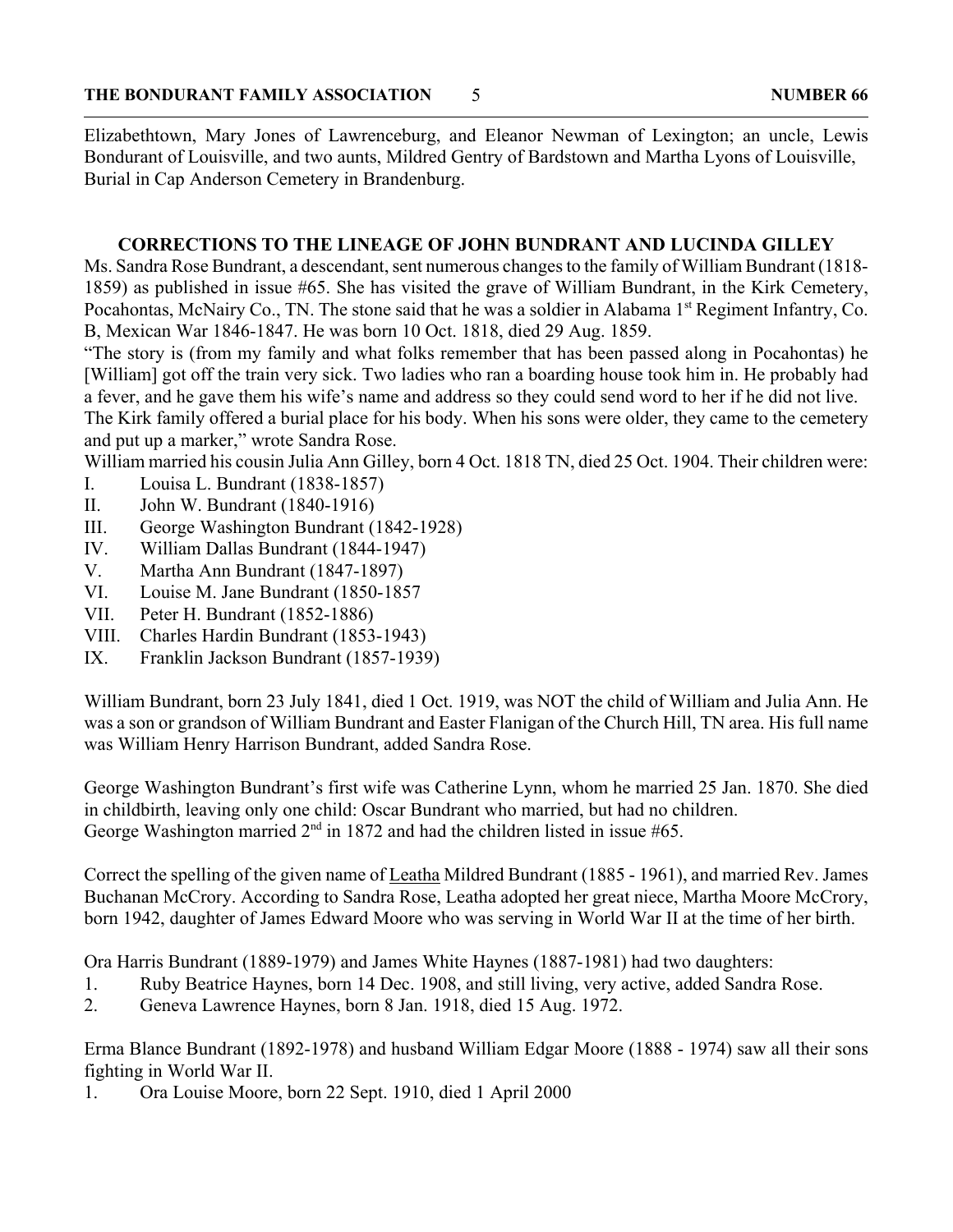- 2. William Claude Moore, born 28 July 1912, died 17 July 1944, and was buried in France
- 3. Paul Judson Moore, born 24 March 1914 is still living.
- 4. Willis Edmond Moore, born 24 Sept. 1916, died about 2004.
- 5. James Edward Moore, born 18 Aug. 1919, died 14 June 1994, was the parent of Martha Moore (McCrory) above.

Mary Bundrant (a twin) married Buford Meadow White and had two daughters:

- 1. Gloria Dean White born 24 Jan. 1935
- 2. Nona Yvonne White born 6 July 1936

Martha Bundrant (her twin) was born 25 March 1897, and married Walter (not William) Timothy Miller. Their children:

- 1. Walter Timothy Miller, Jr., born 28 Oct. 1827, died 21 Dec. 1966
- 2. Mary Glenna Miller born 18 Jan. 1930.

Charles Hardin Bundrant born 1855 (not 1853) died 1943, married Lena McLean (1858-1939). Their children were:

- 1. Jesse Hardin Bundrant, born 28 Sept. 1883, died 21 June 1960, married 4 Feb. 1906 Roxie Viola Lawson, born 12 Dec. 1886, died 19 March 1971
- 2. Harris B. Bundrant, born 25 Sept. 1886, died 9 Dec. 1964, married Juanita (unknown), born 30 March 1914, died 12 Oct. 1992
- 3. C. Shields Bundrant, born 15 Aug. 1889, died 29 Nov. 1968, married Maggie Bartley, born 16 Nov. 1894, died 19 Oct. 1975.



Mrs. Cheryl Morgan Malinen also sent corrections to this family line, and included two Bondurant photographs.

**GEORGE WASHINGTON BUNDRANT** married 1st Catherine Lynn 25 Jan. 1870, and had 2 children: Oscar and CHARLIE. Oscar moved to Spincerville, OK. Do now know what happened to son Charlie Bundrant.

The Lynn and Morgan families are buried at Mt. Hebron Cemetery, Wayne Co., TN.

George W. married  $2<sup>nd</sup>$  Susannah (Susie) Moser on 10 Sept. 1872. The photograph was made 28 March 1928. Cheryl added, "My father Brice Bundrant Morgan told me that Susie was very short – probably not even 4'11". Look at George's left hand – strange."

By his 2<sup>nd</sup> marriage George W. had the following children:

- A. Charlie T. Bundrant, born 1 Aug. 1873, died 5 Dec. 1904
- B. Daniel G. Bundrant, born 11 June 1875, died 4 March 1938, married Lula Middleton, born 22 April 1879, died 3 Jan. 1964.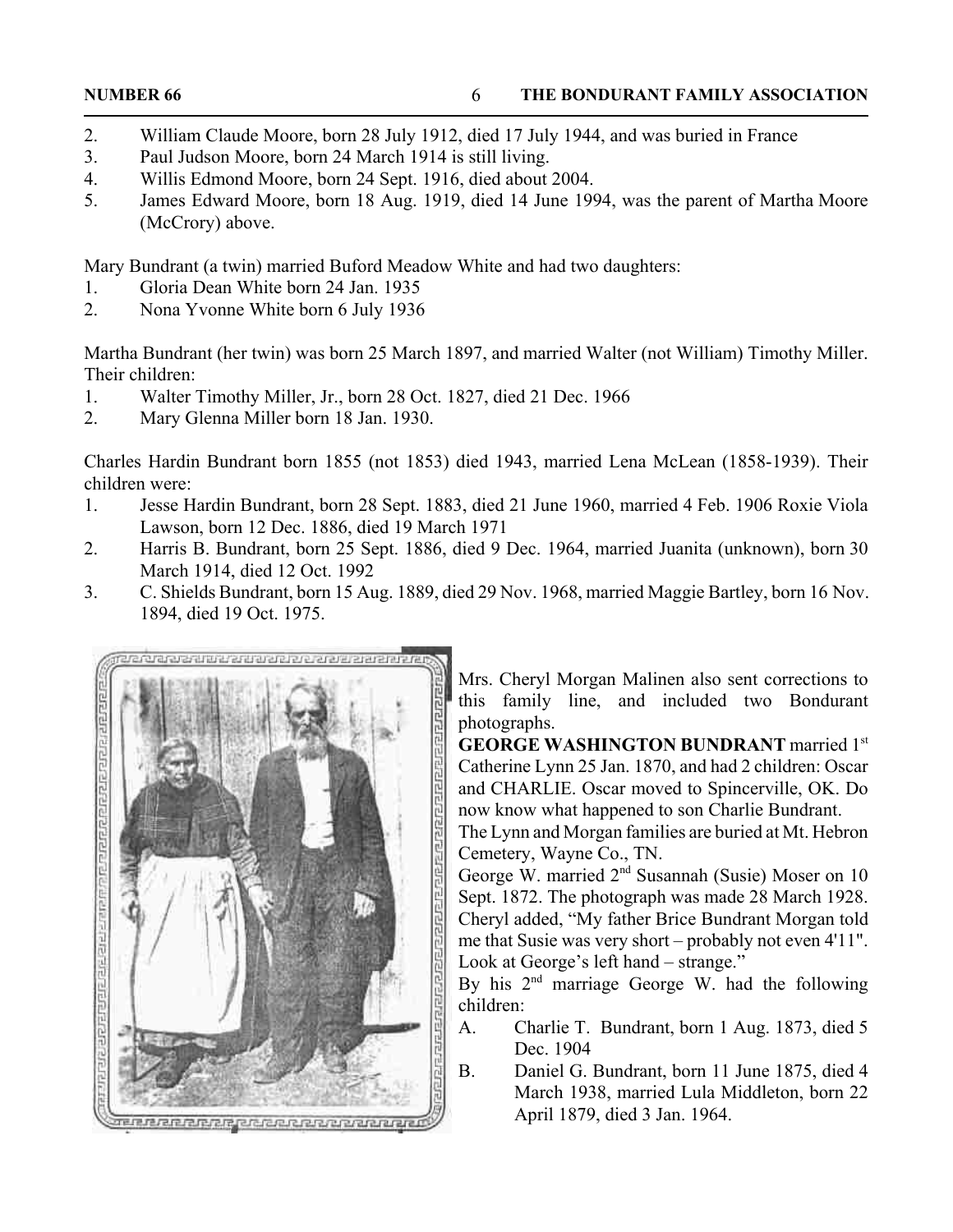#### **THE BONDURANT FAMILY ASSOCIATION 7** 7 **NUMBER 66**

- C. Lucy Adelaine Bundrant, born 1 Jan. 1878, died 7 June 1945
- D. Cora R. Bundrant, born April 1880, married John Irwin
- E. James F. (Frank) Bundrant, born about 1882, died 1918
- F. Ocie or Osie E. Bundrant, born Sept. 1889.

**LUCY ADELAINE BUNDRANT** (1878-1945) married John Wesley Morgan, born 20 Sept. 1864, died 6 Aug. 1952, on 19 March 1902 in Wayne Co., TN. Their photograph was taken sometime before 1945.

They were parents of 10 children:

- A. John Daniel Morgan, born 2 July 1903, died 7 Dec. 1957, married Willie Davis
- B. Mary Elizabeth Morgan born 10 April 1905, married Clayton Dodd
- C. Mergie [sic] Lou Morgan born 7 Oct. 1906, died 23 March 1971, married Johnnie Parker
- D. Luther Taft Morgan born 1 Jan. 1909, died 20 Nov. 1968, married Lethia Beckham
- E. Nannie Marie Morgan, born 9 Dec. 1910, died 19 March 2004, married Oscar Melson
- F. Bruce Franklin Morgan born 25 Jan. 1913, died 5 April 1959, married Maxine Miller
- G. Brice Bundrant Morgan, born 15 Jan. 1915, died 1 Nov. 1993, married Edna V. Saxen, and had one child, Cheryl Jean Morgan born 3 Sept. 1943.
- H. Brown R. Morgan, born 9 Nov. 1916, died 21 June 1969, married Etoile Johnson
- I. Ralph Basel Morgan born 23 Jan. 1919, died (unknown)
- J. James Hardin Morgan, born 19 Nov. 1923, died 8 Jan. 1964, married Millie Sherrill.

#### **"PALACE BAKERY 1907-1962**

#### **From the East Side of the Square to All Over Northeast Missouri"**

David W. Bondurant sent photocopies of this business history which was included in the Adair Co. [MO] Historical Society's publication.

In 1907 James D. Bondurant, Sr. founded the bakery in Kirksville, MO, and operated it as a bakery and soda fountain. He had moved to Kirksville from Downing, MO so that his 7 sons and 3 daughters could get an education in the schools of Kirksville.

"According to Ethel Bondurant Bohon, 'The bakery would open about 5 a.m. Sometimes, if there were large orders for parties, the bakery would open at 2 or 3 a.m.' " She worked as a secretary there from 1907-1915. The business was expanded in 1920 when sons Will and Jim Bondurant constructed a new building, and began a wholesale bread and ice cream distribution throughout northeast MO. The Bondurants purchased the Burk Brothers Packing plant, and converted it into a dairy processing plant, and had one of the first pasteurizing plants in the state.

A feature article on the Palace Bakery, written by Charla Morris and Kim Wayman, appeared in *The Chariton Collector*, April 1981, pp. 26-27.

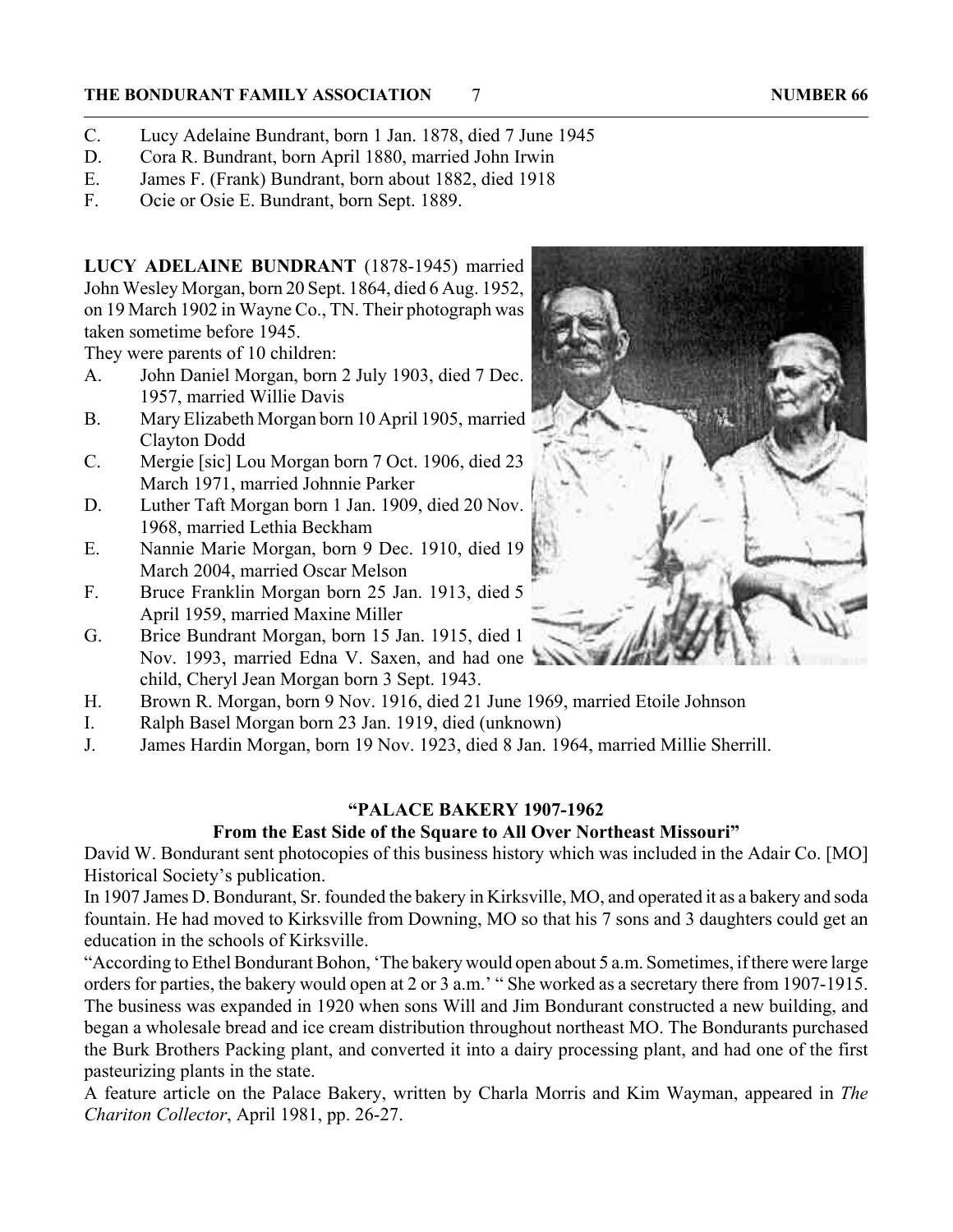The historical society publication also included an interview with David's father, who attended the last BFA meeting at Midlothian.

#### **"WILLIAM GEORGE (BILL) BONDURANT Grandson of the founder of Palace Bakery.**

Bill was born 29 April 1919 in Kirksville, MO, the third child and only son of William Pearl Bondurant and Georgia Stokes. His sisters Nadine and Geraldine were both high school teachers.

Since Bill's father and uncle operated the Palace Bakery he clerked there after school when they needed help.

Bill graduated from Kirksville State Teachers College in 1940. Because his sister lived in Evanston, IL, Bill decided to enroll at Northwestern University in the fall.

In 1941 he tried to enlist in the Army but was rejected because of his eyesight. About two months later then decided they'd take him, so he went to St. Louis. Then the Army sent him to finance school in Indianapolis, IN in 1942. He became a finance officer in New Orleans, and was made a cashier. Bill was supposed to attend Basic Training before going to finance school, but the Army decided he could skip it. "As cashier to the finance office, Bill accompanied the captain to the bank with a .45 pistol on his hip that he had never fired."

While in New Orleans Bill had a chance to go to Officers Candidate School in the first class of the Transportation Corps. Having completed this, he became a 2<sup>nd</sup> Lieutenant in December 1942.

At home on leave he became engaged to his future wife, Leila Ruth Mulford, who grew up in Kirksville. Bill was transferred to Newport News, VA, and remained there three years. Bill and Ruth married 3 Oct. 1943, and she returned to Newport News with him, working at the Port of Embarkation, of the Transportation Corps in Troop Movements.

Bill reported that "Newport News was a pretty good place to be during World War II, when I helped embark and debark people leaving and coming to Newport News."

Bill's children are David W. Bondurant of Colorado Springs [past president of BFA], and Ann Graff of Sedalia, MO, four grandchildren and three great grandchildren."

**EDITOR'S NOTE:** This biography solved a wartime mystery in my family as you will see.

From *WORLD WAR II DIARY***, by John Parnell Bondurant (II)** who died in 2002, published in 1976 "On Monday morning, 22 November 1943, we were formed outside our quarters [Camp Patrick Henry, VA] in full field equipment. Our footlockers had been hauled down to Hampton Roads and loaded aboard a ship the previous day, but we were loaded down with full field equipment, plus hand luggage (except for flight bags, etc., which preceded us to the train by truck).

We marched a few blocks, then were halted and waited an interminable length of time – for something. Standing in line with loaded pack, overcoat, arms, and for me a heavy brief case – well, it isn't good!

Finally we started the march again, and hiked down to the railroad platform again. Here we boarded a train, and in about an hour we were detraining at a pier in Hampton Roads. As we got off the train, and it was plenty cold, several Red Cross ladies met us with steaming hot cups of coffee, and a very reassuring smile. We were standing almost beside our boat, and found it to be a tiny thing – or so it looked to me – a Liberty Ship.

So it wasn't long after noon that I found myself reciting my name to an officer so he might "check me off" as I passed up a steep gangplank. It's a job to get up one of those gangplanks with field equipment on, and both hands loaded with brief case and flight bag!

**As I walked up the gangplank and sang out my name, the Port Transportation Officer's representative told me that his name was BONDURANT, too, and said he'd come aboard after we finished loading for a chat.**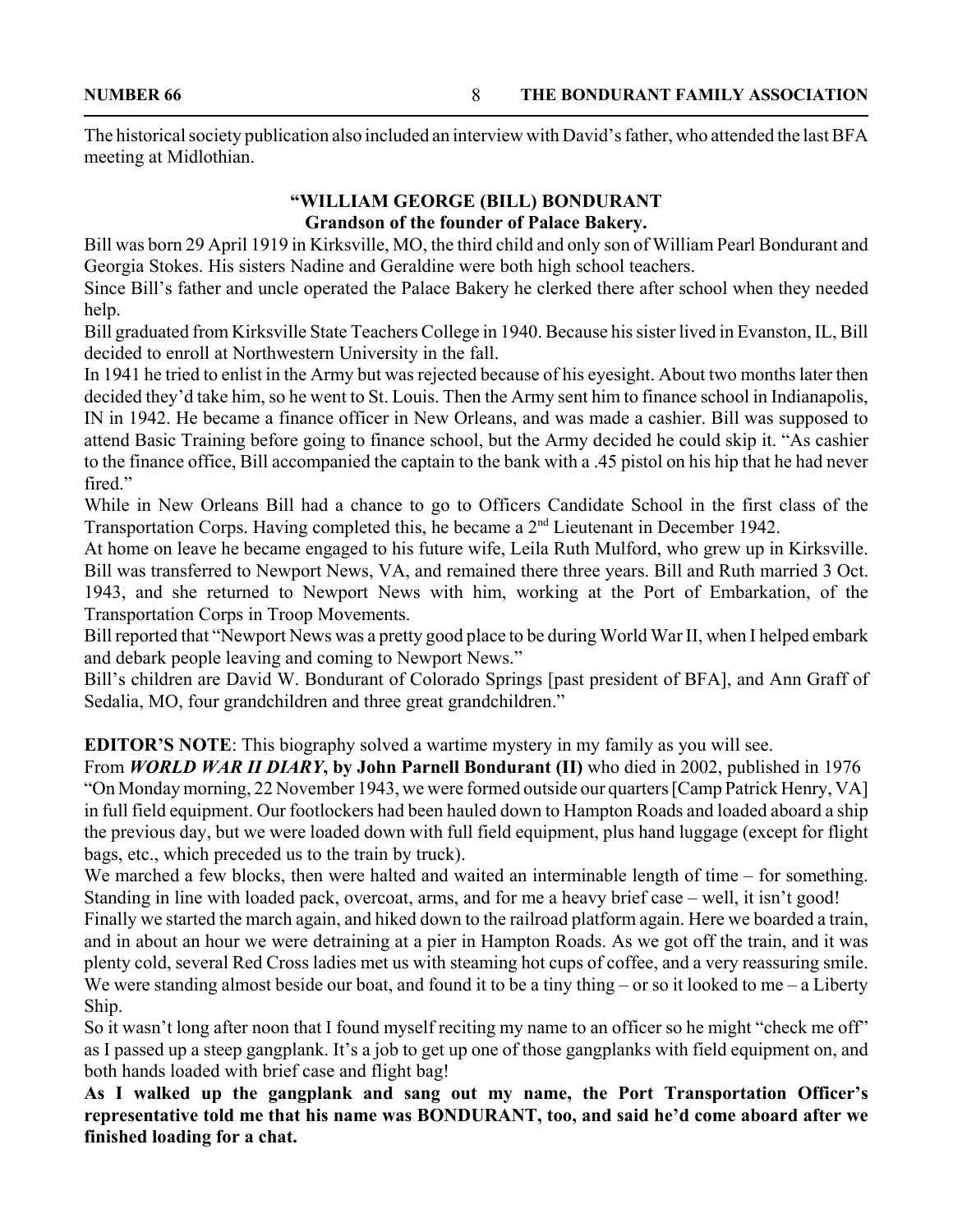I struggled on below, was shown to the Officer's bunks, and being one of the first officers down selected a top bunk. The bunks were iron, four bunks high, with about 20 inches between bunks. If anybody who has a touch of claustrophobia, it's easy to see the advantage of the top bunk – but it would be a poor place for a sleep-walker to be!

After choosing my bunk, and piling my bags and gear under the bottom bunk, I went topside to look around and to see the other officer with my name. He was a nice fellow from Ohio, as I recall. It's been so long ago now that I don't remember his first name or exact home; but we couldn't figure out any exact kinship between us.

Before I begin my voyage, I'll have to make a few remarks about a coincidence which impressed me considerably at the time I made the train journey down the James River from Richmond to Camp Patrick Henry.

My BONDURANT forebears were Huguenots who were driven out of France in the last years of the  $17<sup>th</sup>$ Century. To obtain their freedom they found their way to America, landing in [Jamestown] Mannekin Town, Virginia about the year 1700. This landing necessitated their sailing through Hampton Roads, near Camp Patrick Henry, and landing almost in Richmond. So I thought it quite a coincidence that I was sailing from the place where almost two and a half century ago my Bondurant ancestor had entered America!"

#### **MORE BONDURANT DATA**

Ms. Sharon Kingen, e-mail:*sakingen@hrtc.net*, sent us further corrections on the family lines published in issue 65.

"Two more items relating to the newsletter. On page 17 it shows that Hardin Alexander Bundrant married 11 May 1887 Nancy Jane Hancock. I show that they married 2 March 1856 in McLennan Co., TX. There has to be a problem here, because their son Hardin Peter Nathan Bundrant was born in 1863.

Also on the same page the listing shows that Daniel L. Bundrant (1858-1935) was the son of Daniel Gilley Bundrant and his first wife. I have a marriage date of 12 March 1868 in Bastrop Co., TX, for the marriage of Daniel Gilley Bundrant and Mary Jane Timony. I think that this Daniel L. Bundrant is actually Daniel Lloyd Bundrant, son of Hardin Alexander Bundrant and Nancy Jane Hancock. He appears in their household in the 1880 census, but he is listed as David L. I don't have a marriage date, but he reportedly married Narcissis Watson. I'll try to check to see if I can track down my source for her surname.

Having just located my umpteenth variant spelling of Bondurant – Bondrum, this time – I had to chuckle about Cheryl's question about the change in spelling on page 14 of the newsletter (#65). There do seem to be some patterns to the changes, but the basic difference seems to have been related to migration, the time of that migration, and the speed of it. Those who left Virginia early and moved to southern VA, NC, TN, and other more remote areas where schools were few, changed the spelling, or more likely, the spelling was changed for them.

Those who remained in Virginia where schooling was more readily available retained the 'original' spelling. So did those who made a quick move west or south, particularly at later times. The ones who were moving around gradually through the frontier simplified the spelling.

My branch (assuming that I really have one) seem to have made the most change by eventually shifting the spelling to Bundren (which I might add is the best form to submit when using the Soundex system because it picks up more variants than does Bondurant). If I'm right about the way the families tie together, my branch is rather closely linked to Cheryl's since I think that her John Bundrant was a brother of my Richard, Jr.

Nevertheless, the spellings between the two are quite different. Meanwhile, to simplify name searches in my files, I use the Bondurant spelling for them all."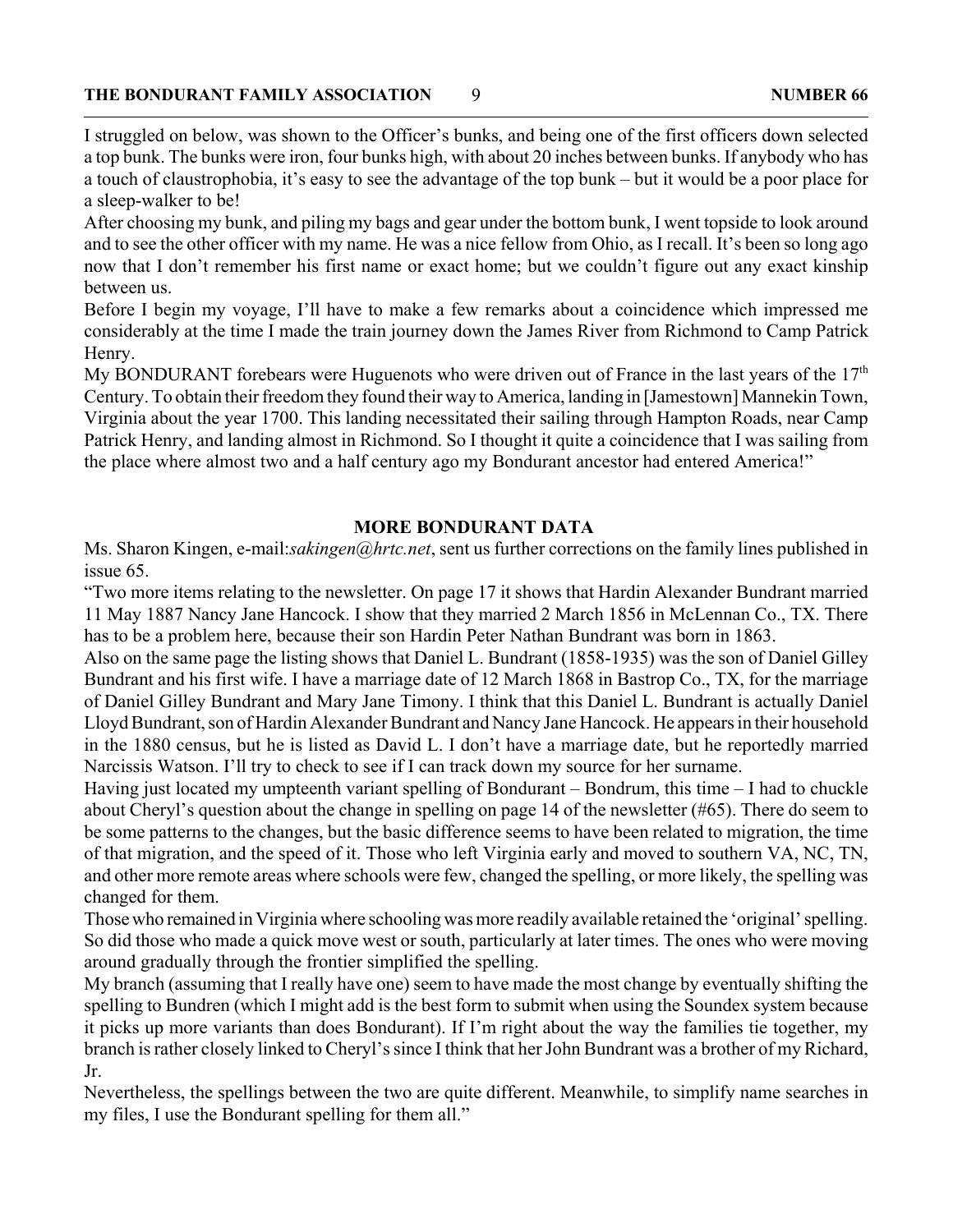#### **JONAS MEADOR AND ELIZABETH BONDURANT**

Thanks to Ruby Talley Smith, e-mail: *rubygem@aol.com*, for this lineage. Jonas Meador married Elizabeth Bondurant, and had these children:

- I. Isham A. Meador, born ca. 1813 Cumberland Co., VA, died after 1880 in Sumner Co., TN, married Emily C. Reece 16 Feb. 1869 Sumner Co., TN
- II. Mary H. Meador, born 12 Dec. 1815, died 8 April 1907
- III. Thomas Lewis Meador, born 2 June 1818 Cumberland Co., VA, died 1872 Sumner Co., TN. He married Obedience Robertson 13 Nov. 1838, Cumberland Co., VA. She was born ca. 1818 in Cumberland Co.
- IV. Jackson G. Meador, married Lucy Robertson 10 Dec. 1840, Cumberland Co., VA, with Jesse Robinson [sic] surety.
- V. William J. Meador.

Mary H. Meador, Jonas' daughter, married Shelton Davis, son of Jesse Davis and Elizabeth (Betty) Guthrie, 4 Nov. 1833 in Cumberland Co., VA. Surety for the marriage was Thomas L. Meador and witness was Isham A. Meador. Shelton was born 29 Apr. 1805 in Cumberland Co., died 15 May 1860 in Prince Edward Co., VA.

In the 1870 Farmville, Prince Edward Co., VA, census she was living with her son Rev. William Covington Davis. Mary Meador Davis died at the home of her son George Dudley Fulton Davis.

Shelton Davis and a Mrs. Mary H. [sic] Davis are listed among the 23 charter members (which includes two Negroes) of the Farmville Baptist Church, organized 25 Nov. 1836 by Elders William Moore, Daniel Witt and Elijah W. Roach. (From *History of Farmville, VA*, by Clarence Bradshaw.) The date of Shelton's death is left blank in the Prince Edward Co. Register of Deaths for 1860. There is a will, signed 11 May 1860, in Prince Edward Co. Will Book II:107-109.

Shelton and Mary had the following children:

- A. [Rev.] William Covington Davis, born 24 Aug. 1834 Cumberland Co., VA, died 1 July 1874 Farmville, Prince Edward Co., VA
- B. Mary Elizabeth Davis, born 20 March 1836 Farmville, Prince Edward Co., VA
- C. Harriett Rowena Davis, born 22 Aug. 1839 Cumberland Co., VA
- D. Alexander Tamlin Davis
- E. George Dudley Fulton Davis, born 6 April 1857 Farmville, Prince Edward Co., VA, died 15 Nov. 1923
- F. Mollie Davis, who married Harry F. McPherson.

#### **THOMAS MORGAN BONDURANT**

Jimmy Arrington, writing for Mrs. Angele S. Arrington of Anniston, AL, amplified on information appearing in issues 64 and 65.

"Please find enclosed some material I hope will clear up the question pertaining to the full, correct name of Thomas Morgan Bondurant, Sr.

It is realized that on numerous occasions, including legal matters, the name Thomas Bondurant was all that appeared. We Alabama descendants of the Bondurant family have known for some time that he, Thomas, was named for an uncle, Brigadier General Morgan who was highly acclaimed for winning the battle of Cowpens which occurred in South Carolina during the Revolutionary War in the year 1781....

Some member of the Thomas Morgan Bondurant, Jr., family is in possession of the sword owned and carried by General Morgan in the battle of Cowpens, but don't know which family member...."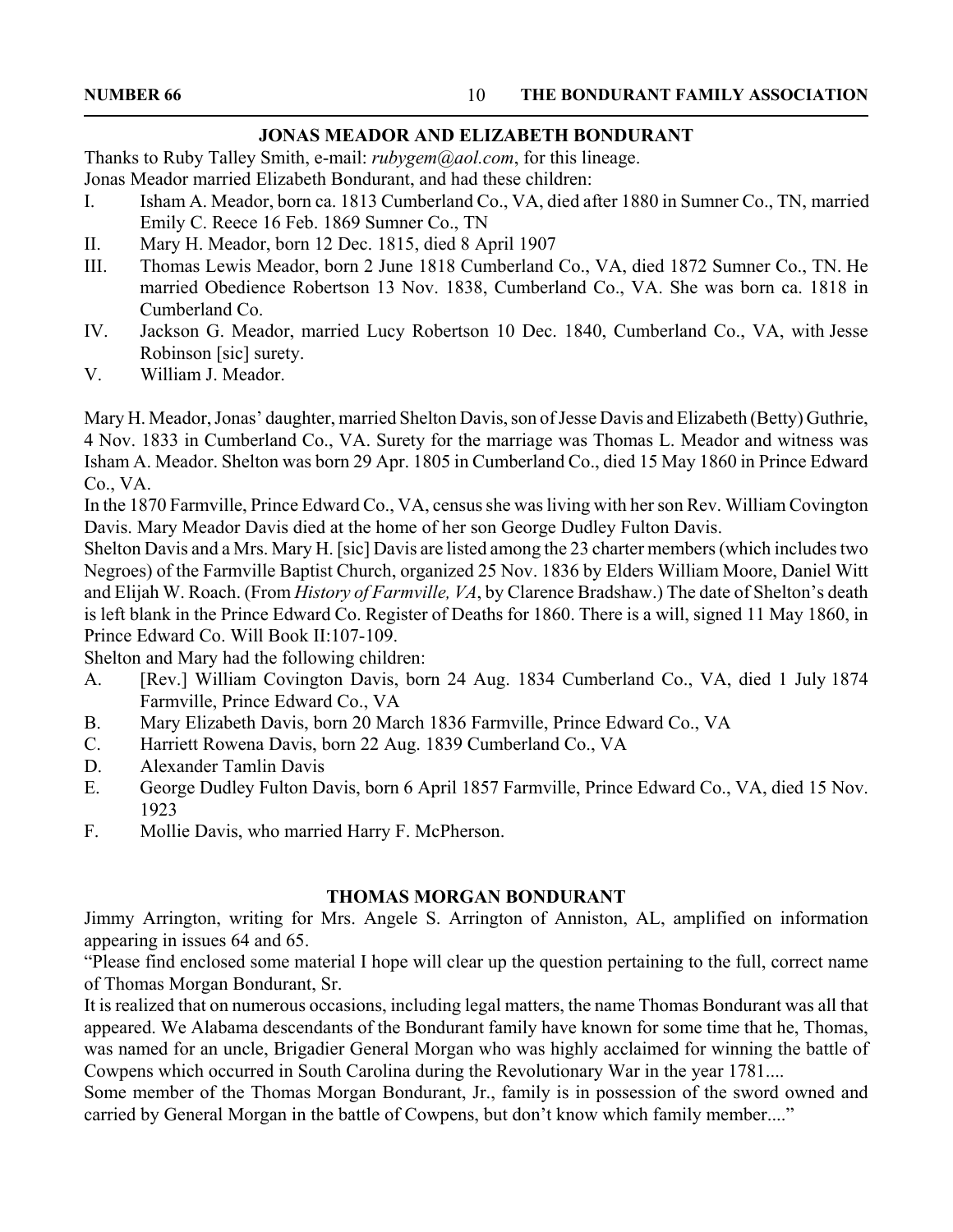A photocopy of the Bible of Darby Bondurant was enclosed, which showed the birth of "Thomas M. Bondurant in the year of Christ 1797 May 24."

A family chart prepared by Trayler Morgan Bondurant, born 7 Aug. 1915, gave his ancestry from Darby Bondurant and Lucy Hall, through their son Thomas Bondurant "born May 16 1792" [Bible says 24 May 1797], died 15 Sept. 1869, who married Mary Ann Moseley, born 11 Dec. 1809, died 10 July 1869, daughter of Charles Moseley, born 27 Feb. 1775, died 7 June 1842, and Jane Walker born 18 Jan. 1786.

Thomas and Mary Ann were parents of Thomas Morgan Bondurant born 11 March 1849, died 15 Aug. 1919, who married Fannie E. Cope, born 10 July 1851, died 15 Sept. 1895. Their son was Sidney Morgan Bondurant, born 24 March 1888, died 24 May 1977, who married Sarah Roberta (Sadie) Kendrick, born 13 Dec, 1885, died 17 March 1926. Their son was Trayler Morgan Bondurant.

Children of Thomas Bondurant and Mary Ann Moseley, both of whom died in Perry Co., AL, were:

- I. William Bondurant, born 13 Nov. 1827, died 20 July 1842
- II. Lucy Bondurant, born 24 March 1830, married Wilson Etheridge and had children: Minnie, Joseph Edward, Thomas and Fannie Etheridge.
- III. Jane Bondurant, born 1 Sept. 1831, died 21 July 1860, married Abner Spencer
- IV. Martha Bondurant, born 26 April 1833, died 17 Feb. 1907, married 8 Feb. 1854 Ben Harper, and had children: Wiley T., Mary M., C. Earnest, Ella, Lucy J., Eugene, William F., Emma B., H. Edward, Walter G., Benjamin M. Harper.
- V. Nancy Bondurant, born 9 March 1836, died 26 Oct. 1862, married 11 June 1851 William D Burford.
- VI. Mariah Louise Bondurant, born 24 April 1838, died 6 July 1872, married 1856 Samuel Saul Evans. One daughter Mae Louise Evans who married William Marcellus Powell.
- VII. Samuel Francis Bondurant, born 17 May 1842, died 27 April 1899, married 2 Sept. 1871 Rebecca Etheridge. Their children: William Thomas, Minnie Belle, Samuel Francis, Jr., Bettie Lou, Mattie Etheridge, Rebecca, Alberta, Jennie Estelle, Robert Lee, Gertrude May
- VIII. Thomas Morgan Bondurant, born 11 March 1849.

An obituary and photographs of two tombstones disclose that Thomas and Mary Ann's daughter Nancy Bondurant, born 9 March 1835, died 26 Oct. 1862 at the age of 28. She was the wife of William T. Burford. Nancy was "baptised in 1857 by Brother Wright into the fellowship of the Newbern Church, Greene Co., in which she died. Therefore it is that a disconsolate husband mourns the loss of a truly good wife, the children a dutiful mother, the servants a kind mistress. But why should sorrow fill our heart? Our loss is her gain."

Mrs. Arrington furnished the names of Nancy and William's children:

- A. Mammie Burford married William Peter Rasco 22 Nov. 18??
- B. Annie Burford [Mrs. Arrington's grandmother]
- C. Ida Burford
- D. Sarah (Sadie) Burford
- E. Samuel Burford
- F. Willie Burford.

Annie Elizabeth Burford married William Slaughter Williams, and had a daughter Lucy Williams who married Luther Whitfield Smith. They were the parents of Angele Smith.

- a. Angele Smith married James Edward (Jim) Arrington, and had two children:
	- (1) Theresa Jean Arrington married Thomas Garland Bond. Child: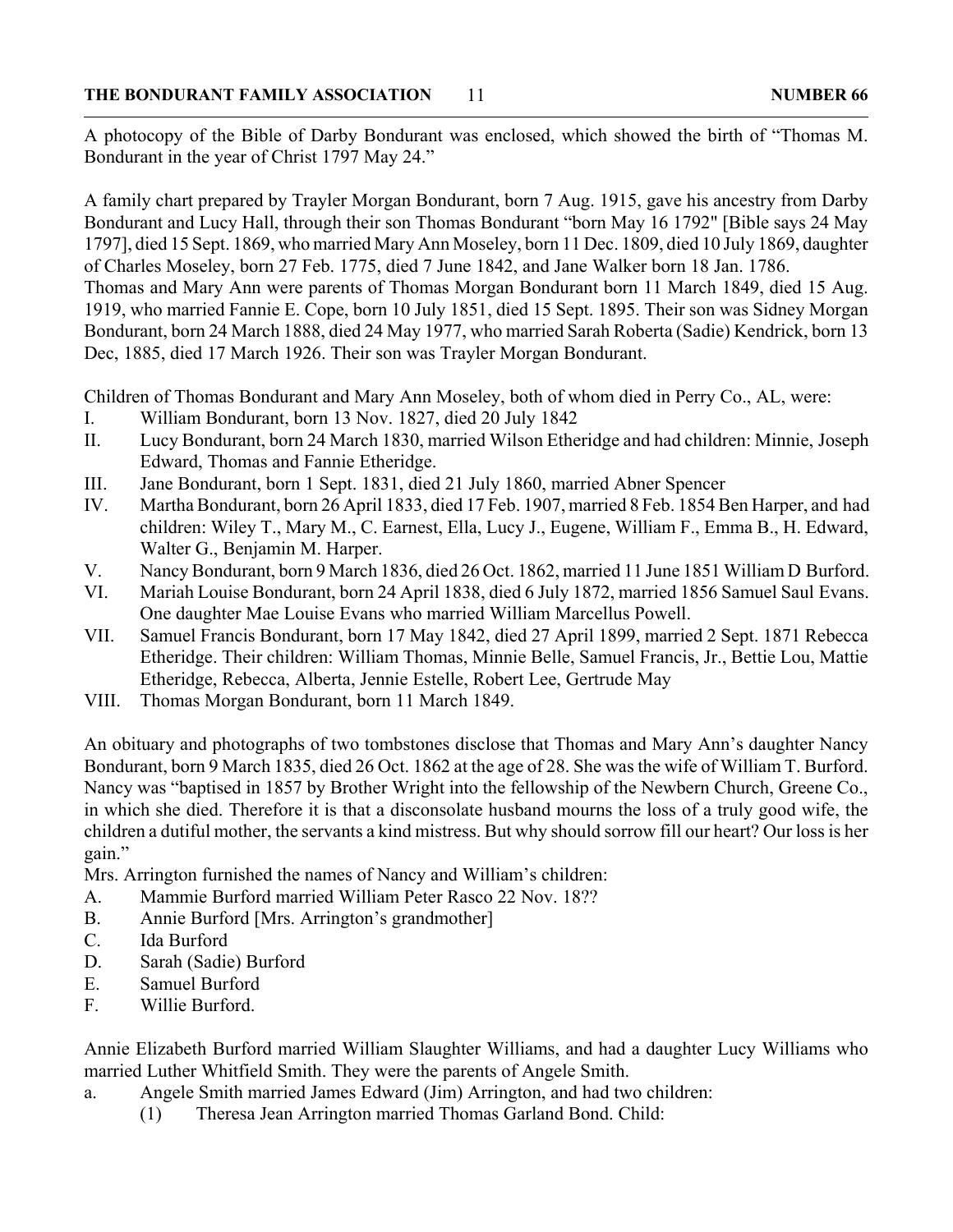- (a) Jonathan James Bond born Sept. 2004
- (2) Jimmy Smith Arrington married Mildred Williams.

Children of Thomas and Theresa A. Bond:

- (1) Garlyn Bond married Daniel L. Upton. Children:
	- (a) Hannah Danielle Upton born 17 April 1992
	- (b) Christian Bond Upton born 23 April 2004
- (2) Therese Bond married Robert C. Ratliff. Child:
	- (a) Nicholas Clay Ratliff born 30 Aug. 1998
- (3) Melinda Bond married Donald F. Kisela. Children:
	- (a) Thomas Francis Kisela born 28 Dec. 1995
	- (b) Sarah Anne Kisela, born 5 Sept. 1999
	- (c) James Edward (Jak) Kisela, born 8 Oct. 2002.
- (4) Angela Bond married Standley [sic] J. Wall. Children:
	- (a) Madeline Grace Wall born 25 Aug. 2000
	- (b) Caroline Rose Wall born 21 Dec. 2002
- (5) James Ira Bond married Samantha McCasland.

Jimmy S. and Mildred Arrington's children:

- (1) Mark Benjamin Arrington married Christy Nichols. Child:
	- (a) Bella Celeste Arrington born 31 Jan. 2005.
- (2) Michele Arrington married David Partner. Children:
	- (a) Ryan Patrick Partner born 4 May 1992
	- (b) Megan Elizabeth Partner born 27 Sept. 1993.

#### **ROBERT BONDURANT (1800 - ) AND RUTH MEREDITH (1801 - 1887)**

Their children were:

- I. [William] Preston Bondurant (1824-1866) married Ann Prillaman (1824 ). Children:
	- A. Elizabeth Bondurant born 1855
	- B. John Peter (Pete) Bondurant (1856-1940) married 1<sup>st</sup> Sarah Jane Cook (1853-1890), 2<sup>nd</sup> Rose Della Stultz (1870-1921). Children by  $2<sup>nd</sup>$  marriage:
		- 1. Edna Bertha Bondurant (1891-1958) married Henry Richard Coone (1887-1948)
			- a. William Stafford Coone (1902-1958) married Ada Florence Oldham (1908-1958)
			- b. Estelle M. Coone (1911-1996) married George Dewey Barrow, died 1994
			- c. Lillie Christine Coone (1915-1993) married Wilford Lensey Roberts (1908-1983)
				- (1) Nancy Raydale Roberts born 1933, married Walter B. Clendenon born 1951
				- (2) Richard Lensey Roberts born 1942 married Jacquelyn Ann Bell born 1944
		- 2. Dolly A. Bondurant born 1892
		- 3. Lucy J. Bondurant born 1893
		- 4. James Stafford Bondurant (1895-1966) married Ethel Gray Burchell (1899-1984)
			- a. Walter Ronald Bondurant born 1936 married Donna Lou Archibald born 1938.
				- (1) Ronald Gregory (Greg) Bondurant
				- (2) Christopher Scott Bondurant
				- (3) Stephen Brett Bondurant born 1964, married Kelly Leigh Lewis
		- 5. Lillie Inez Bondurant born 1897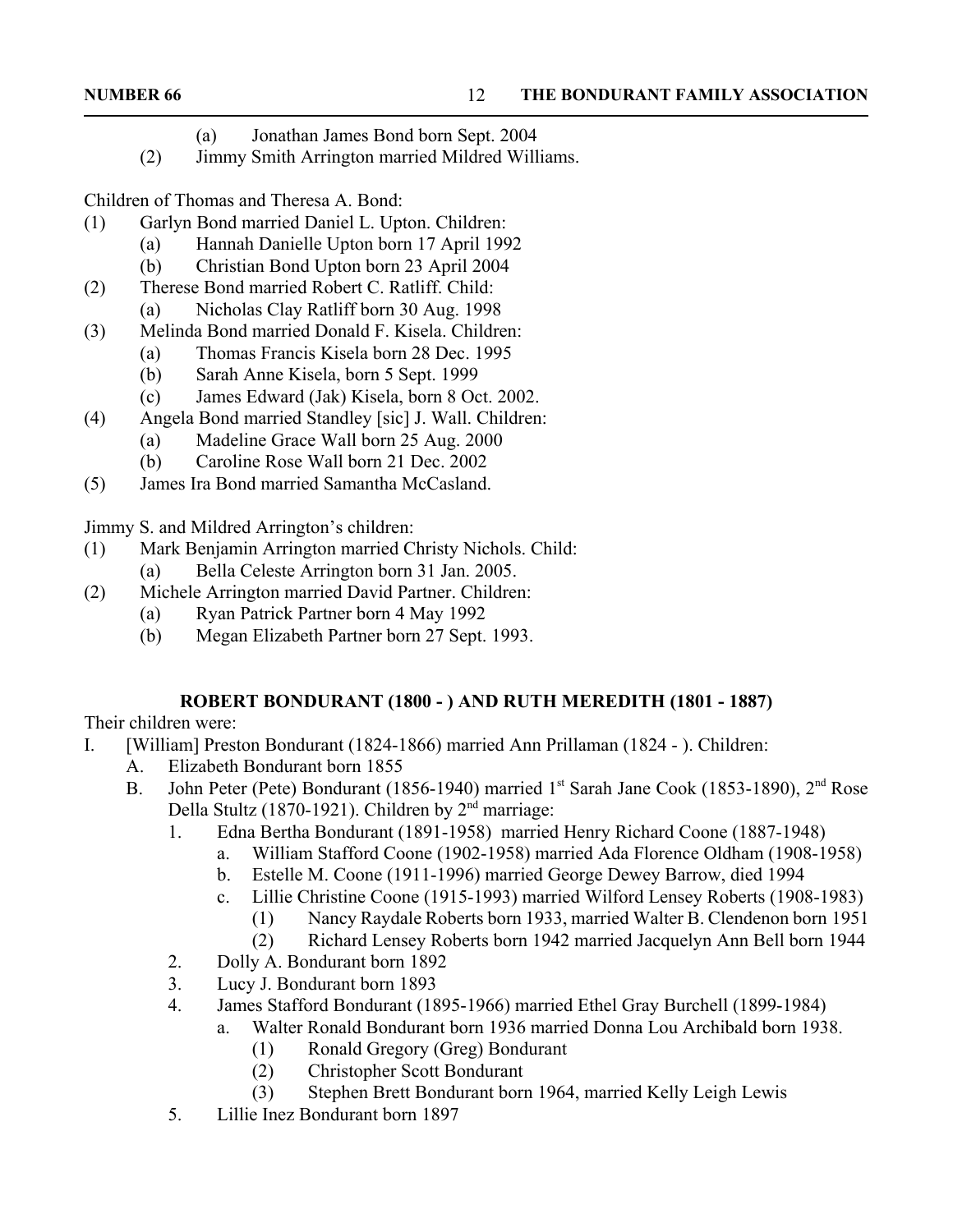#### **THE BONDURANT FAMILY ASSOCIATION 13** 13

- 6. Tyler L. or Thomas Bondurant born 1899
- 7. John William Bondurant (1907-1925)
- 8. Robert Thomas (Bob) Bondurant born 1910
- C. Ruth Bondurant born 1859
- II. Mary Ann Bondurant born 1824 married John Cook born 1820
- III. Jacob Preston Bondurant (1828-1905) married Susan Ann Elizabeth Niel born 1830.
	- A. William Harrison Bondurant born 1852, married Mollie Dickerson born 1856.
		- 1. Myrtle Bondurant born 1878
		- 2. Russell Bondurant born 1880
		- 3. Lula Bondurant born 1882
		- 4. Mary Bondurant born 1884
		- 5. Jewell Bondurant born 1886.
- IV. Robert Garnett Bondurant (1831-1864) married Mary Jane Davis born 1834.
	- A. Joseph Peter Bondurant born 1856 married Lucinda Elizabeth Eggleston.
		- 1. Virginia Bondurant married John Gravely
		- 2. Helen Bondurant
	- B. John Robert Bondurant (1858-1942) married Ann Eliza Richardson (1862-1935)
		- 1. Garnett Bondurant (1880-1935) married Julia Harris
	- C. Ida Virginia Bondurant (1860-1912) married Thomas Wesley Richardson (1860-1938)
		- 1. John Franklin Richardson (1885-1885)
		- 2. Infant Richardson (1887-1887)
		- 3. Emma Lee Richardson (1889-1986) married C.D. Wade
		- 4. Mary Annie or Annie May Richardson (1893-1912) married Samuel E. Wood
		- 5. Roy Thomas Richardson, Sr. [Rev.] (1900-1982) married Jessie Ellen Thomasson (1900- 1970)
			- a. Ida Ellen Richardson born 1921 married Charles Utter Deaton (1921-1996)
				- (1) Claudia Deaton born 1949 married Maurice Rothschild Glover born 1933
				- $(2)$  Charlee Deaton born 1950, married 1<sup>st</sup> Nicholas Ioannis Antonopoulos born 1955; 2nd Richard Thomas Notkin born 1948.
				- (3) George Carver Deaton (1952-1952)
				- (4) Snow Deaton born 1958, married Larry Arthur Schaefer born 1953.
			- b. Eva Lois Richardson born 1925
			- c. Jessie Leigh Richardson born 1934
			- d. Roy Thomas Richardson, Jr., born 1937
			- e. Bondurant Mae (Bonnie) Richardson born 1939.
- V. John Peter Bondurant (1833-1854)
- VI. James Reuben Bondurant (1836-1914) married 1<sup>st</sup> Sarah Finley died 1876.
	- A. Anna Bondurant born 1867
	- B. John N. Bondurant born 1867
	- C. James Tolbert Bondurant (1875-1960) married Clara Jackmon Reasoner (1878-1956)
		- 1. Leonard Miles Bondurant (1910-1989) married  $1<sup>st</sup>$  Imogene Cargill;  $2<sup>nd</sup>$  Rose Madeline Jones (1912-1979)
			- a. Susan Jane Bondurant born 1947 married John William Muster IV
				- (1) John William Muster V born 1970
				- (2) Lee Miles Muster born 1974.
			- b. Mary Jo Bondurant married George Bernard Baker.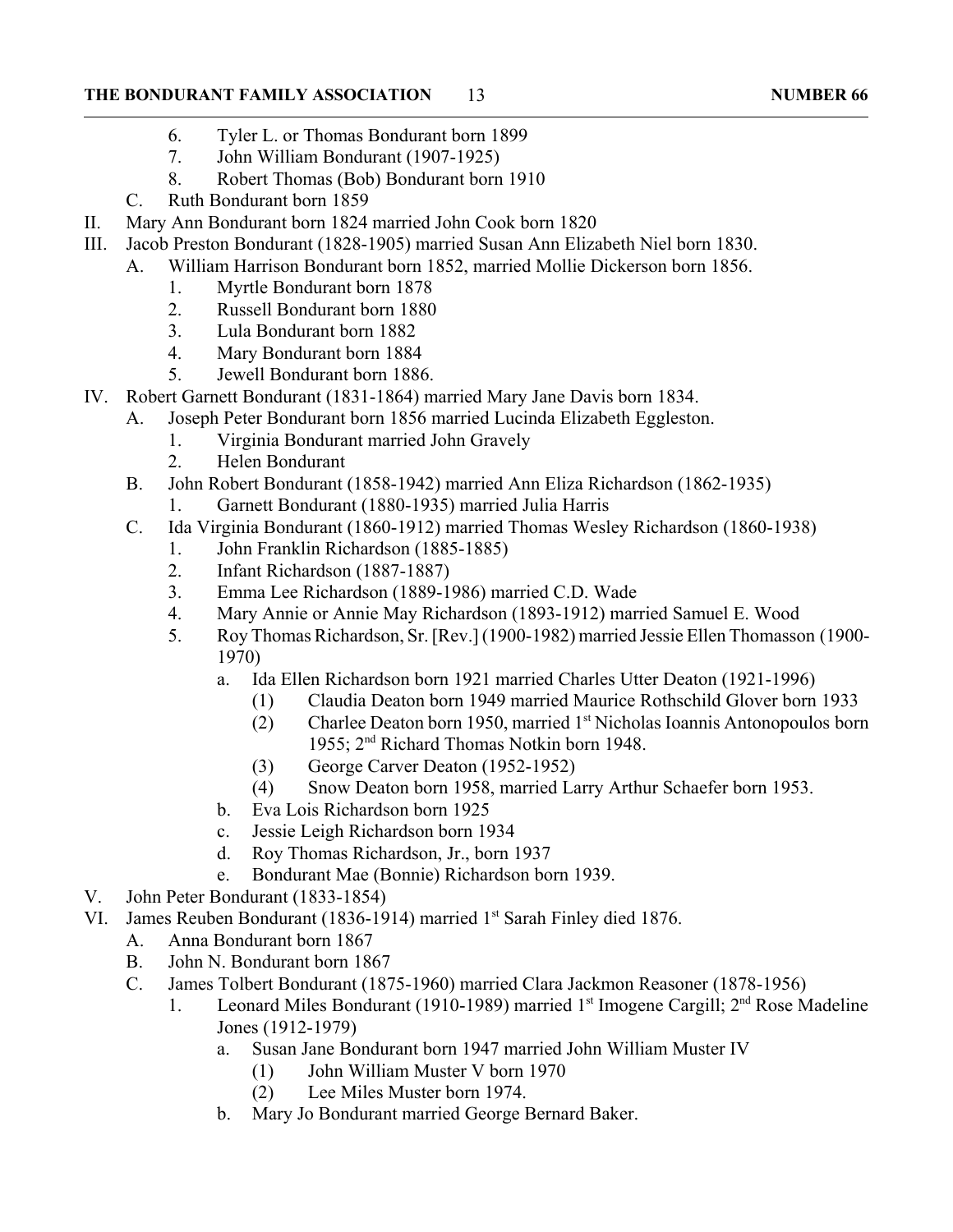- 2. Joe Weldon Bondurant, wife unknown
	- a. Helen Sue Bondurant born 1942 married John Marcus
	- b. James Arthur Bondurant born 1945
- 3. Bessie Beatrice Bondurant
- 4. Ruby Louise Bondurant married ? Dillard
- 5. Ruth Anita Bondurant (1919-1999) married ? Dow
- 6. Cecil J. Bondurant
- 7. Audrey Leroy Bondurant
- 2<sup>nd</sup> wife of James Reuben Bondurant was Mary Parsons.
- D. Aaron J. Bondurant (1887-1968) and unknown wife
	- 1. Elvia Lorene Bondurant married ? Clendennen
		- a. Sandra Diane Clendennen born 1971
			- (1) David Andrew Clendennen born 1994
			- (2) Ashley Cecile Clendennen born 1995
			- (3) Joshua John Clendennen (1996-1996)
	- 2. Louise Bondurant married ? Tovar

VII. Sarah J. Bondurant (1839-1870) married William Lindsey Mitchell born 1835.

**EDITOR'S NOTE:** This is what information we have in the database about 5 generations from Robert Bondurant and Ruth Meredith. If you can fill in dates, spouses, and children of any of these descendants, please do so.

Sharon Kingen has added many details to portions of this lineage, as follows:

The obituary of Mrs. Ruth Bondurant Lacey brought her lineage from Sharon Kingen.

Jean Pierre Bondurant and Ann; their son

John Bondurant and Sarah Rachel Taylor Moseley; their son

Rev. Thomas Bondurant and Rhoda Agee; their son

Jacob P. Bondurant and Jane Prunty; their son

Robert P. Bondurant and Ruth Meredith; their son

William Preston Bondurant and Ann Prillaman. Their children were:

- 1. Mary Elizabeth Bondurant, who married Moses Lacey
- 2. John Peter Bondurant, who married 1<sup>st</sup> Sarah Jane Cook (no children); 2<sup>nd</sup> Rosa Della Stutz
- 3. Ruth I. Bondurant, (the decedent) who married John H. Lacey.

The widow Ann Prillaman Bondurant married 2<sup>nd</sup> Jabel Bowles and had other children.

The children of Robert and Ruth M. Bondurant in the data base are:

- 1. ? (William) Preston Bondurant, (1824-1866) who married Ann Prillaman born 1824
- 2. Mary Ann Bondurant, born 1824 who married John Cook born 1820
- 3. Jacob Preston Bondurant, (1828-1905) who married Susan Ann Elizabeth Niel [sic] born 1830
- 4. Robert Garnett Bondurant, (1831-1864) who married Mary Jane Davis born 1834
- 5. John Peter Bondurant, (1833-1854) who never married
- 6. James Reuben Bondurant, (1836-1914) who married 1<sup>st</sup> Sarah Finley who died 1876;  $2<sup>nd</sup>$  Mary Parsons.
- 7. Sarah J. Bondurant, (1839-1870) who married William Lindsey Mitchell born 1835

Sharon believes that William Preston Bondurant was a child of Robert and Ruth, although he was not found in Robert's household on the 1850 census. William was 27 then, and living and working elsewhere. Was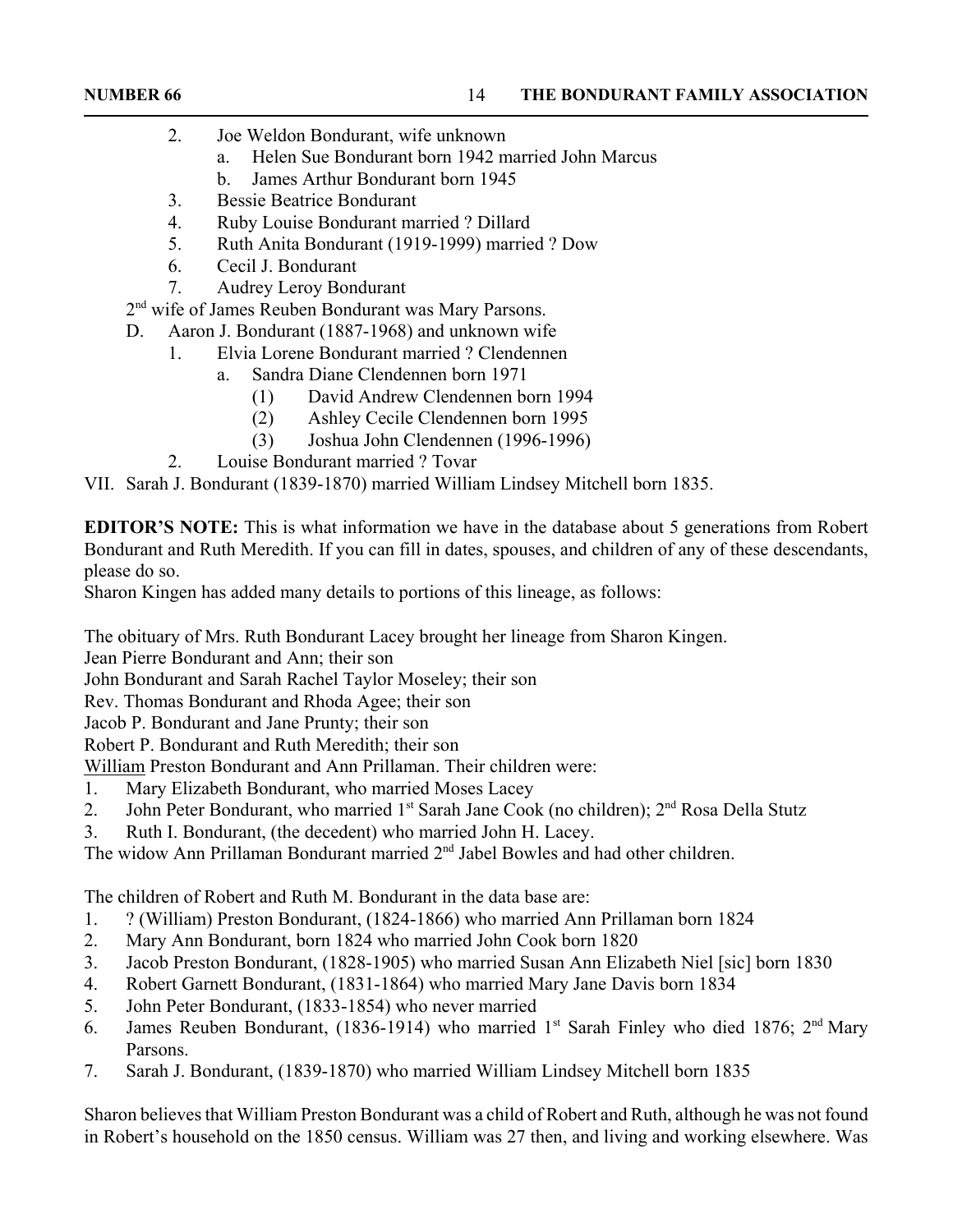#### **THE BONDURANT FAMILY ASSOCIATION 15 2008 10 2009 16 2009 17 2009 18 2009 18 2009 18 2009 18 2009 18 2009 18 2009 18 2009 18 2009 18 2009 18 2009 18 2009 18 2009 18 2009 18:00:00 18:00:00 18:00:00 18:00:00 18:00:00 18:00:0**

he a twin of Mary Ann Bondurant, who was also born in 1824. Has anyone further information, or a Bible record on Robert and Ruth's family? Or evidence that William was NOT the son of Robert and Ruth Bondurant?

There is some question whether two of Robert's children were named Preston, noted Sharon. In census records he is uniformly referred to as William Bondurant in Henry and Pittsylvania Cos., VA censuses.

#### **1850 Pittsylvania Co., VA, Northern District:**

Stephen H. Watkins, 29 born VA, merchant, has in his household WILLIAM BONDARANT [sic], 27 born VA, laborer.

William married Ann Prillaman 16 Jan. 1854 in Rockingham Co., NC.

#### **1860 Henry Co., VA.**

WILLIAM BONDRANT [sic], 36 born VA, laborer, no real estate, \$125 personal estate. Ann, 22 born VA Mary, 5 born VA John, 3 born VA Ruth, 1 born VA.

#### **Civil War Service:**

VA Regimental Histories Series, 1987. William Bondurant, no residence given, occupation: tobacconist. He enlisted as private on 6 March 1862, age 37 in Company B,  $57<sup>th</sup>$  Infantry Regiment VA. He was discharged 11 April 1862. This was "The Franklin Sharpshooters" from Franklin Co., VA.

Similar information from Ancestry.com's "American Civil War Soldiers." His eye color was blue, hair black, and complexion dark.

In the same source another, possibly the same, William Bondurant, enlisted as Corp. 1 April 1863, Company H., 23rd Battalion Infantry Regiment VA. He received clothing. No further data.

It has been reported that William died 9 Nov. 1864 in Franklin Co., VA, but no confirmation has been found.

His widow Ann Prillamon Bondurant remarried in Franklin Co., VA, 25 Sept. 1855 to widower Jabel Bowles. Jabel was born 13 Sept. 1820 Henry Co., VA, and died there 17 Nov. 1905. Whether he had children by his former marriage is unknown.

*THE HENRY BULLETIN,* Feb. 17, 1928. [Obituary of Ann Prillamon Bondurant Bowles]

Mrs. Ann Bowles, 90 years old and a lifelong resident of Henry Co. died Tuesday night at the home of her daughter Mrs. Susie Stultz, at Oak Level. Death was caused by complications of old age and from the result of a fall received last June from which she never fully recovered.

Funeral services were held at 3 o'clock Wednesday burial being in the family burying grounds at Oak Level. Mrs. Bowles was respected by all who knew her and besides her many friends who are left to mourn her passing, are 9 daughters, 42 grand children, 82 great grandchildren, and 7 great great grandchildren.

A further obituary was published the following Tuesday, 21 Feb., 1928.

On Tuesday evening, Feb. 14, at 9 o'clock the death angel entered the home of T.O. Stultz and claimed his wife's aged mother, Mrs. Ann Bowles. Death was not unexpected for Mrs. Bowles had been quite ill for some time. She received a fall about eight months ago, from which, because of her advanced age, she never recovered.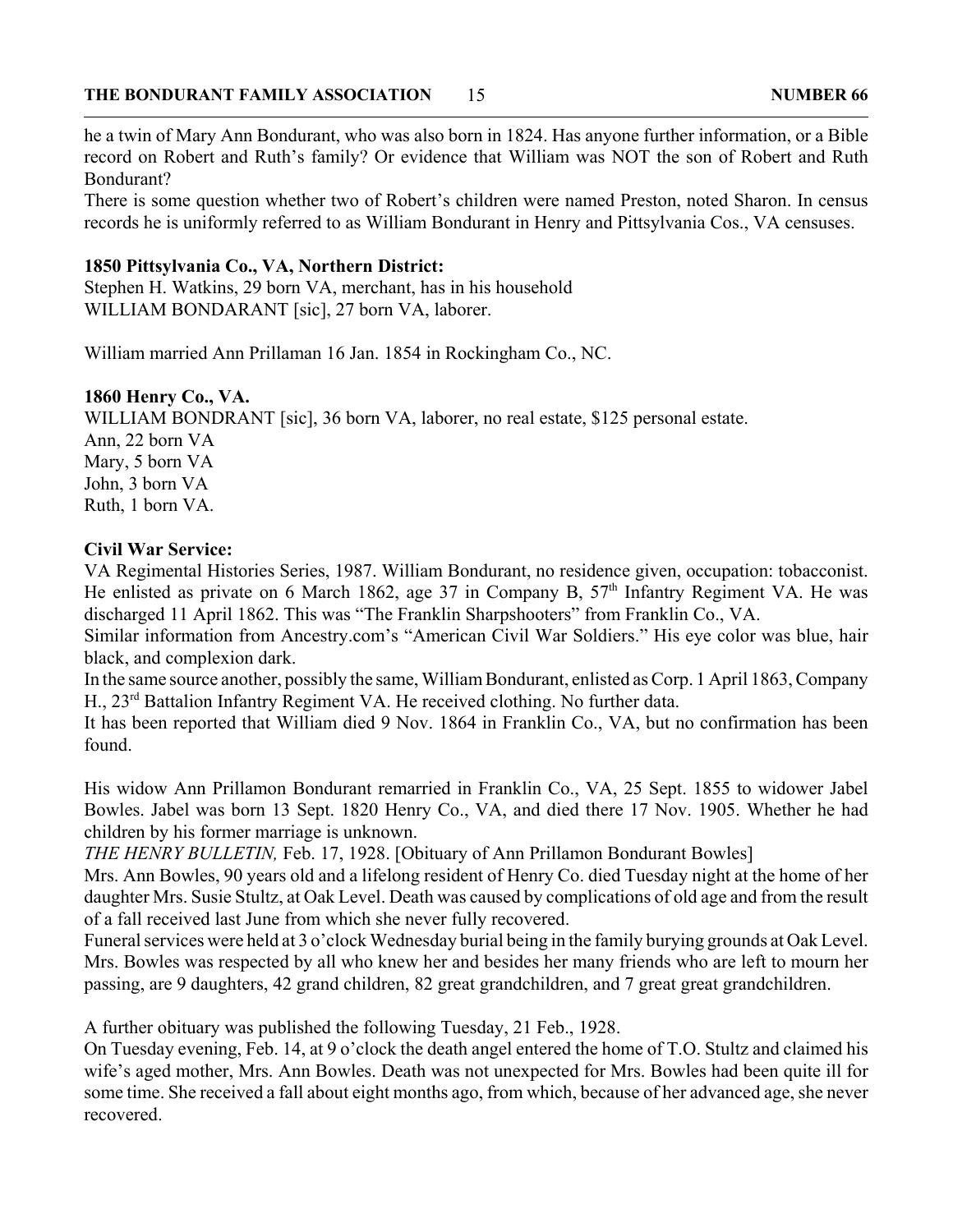Mrs. Bowles was born Nov. 20, 1837, her age being 90 years, 2 months and 25 days. She was the daughter of Daniel and Elizabeth Stanley Prillaman of Franklin Co. [VA]. She was twice married, first to William Bondurant. Of this union five children were born. Her second husband was Jabel Bowles of Henry Co., of this marriage there were four children.

For many years Mrs. Bowles was a member of Reed Creek Primitive Baptist Church.... Funeral services were held at the grave by elder Dan Helms, who paid a beautiful tribute to this aged mother. Interment was in the family burial ground by the side of her second husband, who preceded her to the grave 22 years ago. The following grandsons acted as pallbearers: Stafford, Tyler, Eugene and Earl Bondurant, John Lacy and Letcher Bowles. Surviving children are J.P. Bondurant, Leaksville, NC; Mrs. John Lacy, Bassett; Mrs. T.A. [T.O.?] Stultz, Martinsville; D.J. Bowles, Bassett; L.S. Bowles, Roanoke, and B.A. Bowles, Martinsville....

*MARRIAGE RECORDS OF FRANKLIN CO., VA, 1853-1875.* 25 Sept. 1866 Jabel Bowles, age 35, widower, born Henry Co., parents unknown, married Ann Bondurant, age 25, widow, daughter of Daniel and Elizabeth Prillaman.

*HENRY CO. REGISTER OF MARRIAGES 1893-1913*, 10 July 1910, Thomas O. Stultz, age 48, widowed, born and resides Henry Co., farmer, son of O.M. and S.A. Stultz, married Susie Bowles, age 42, single, born and resides Henry Co., daughter of Jabel and Ann Bowles.

*FOLLOW THE PERIWINKLE***, Vol. 2.** The Bowles-Lacy Burials at Oak Level:

Ann Bowles, 11/20/1837, 2/14/1928 Jabel Bowles 9/13/1820 - 11/171905 John H. Lacy 4/27/1854 - 2/4/1936 Ruth I. Lacy 3/16/1859 - 3/24/1936.

Following the Bondurant children further in the census: **1870 Henry Co., VA, Martinsville** Jabel Bowls [sic], 49 born VA, farmer, \$300 real and \$300 personal property Ann, 32 born VA E. Bondurant, 15 born VA John Bondurant, 12 born VA Ruth Bondurant, 10 born VA Susan J. Bowls, 2 born VA.

### **1880 Henry Co., VA, Martinsville**

Jabel Bowles, 59 born VA, both parents born VA, farmer Ann, 42 born VA, both parents born VA, wife, keeping house Susan J., 12 born VA, both parents born VA, daughter Daniel, 9 born VA, both parents born VA, son Isaac S., 6 born VA, both parents born VA, son Benjamin E., 2 born VA, both parents born VA, son. Ruth Bondurant, 25 born VA, both parents born VA, stepdaughter Jacob Bradberry, 27 born VA, both parents born VA, other, works on farm Judith Bradberry, 75, born VA, both parents born VA, other, widow.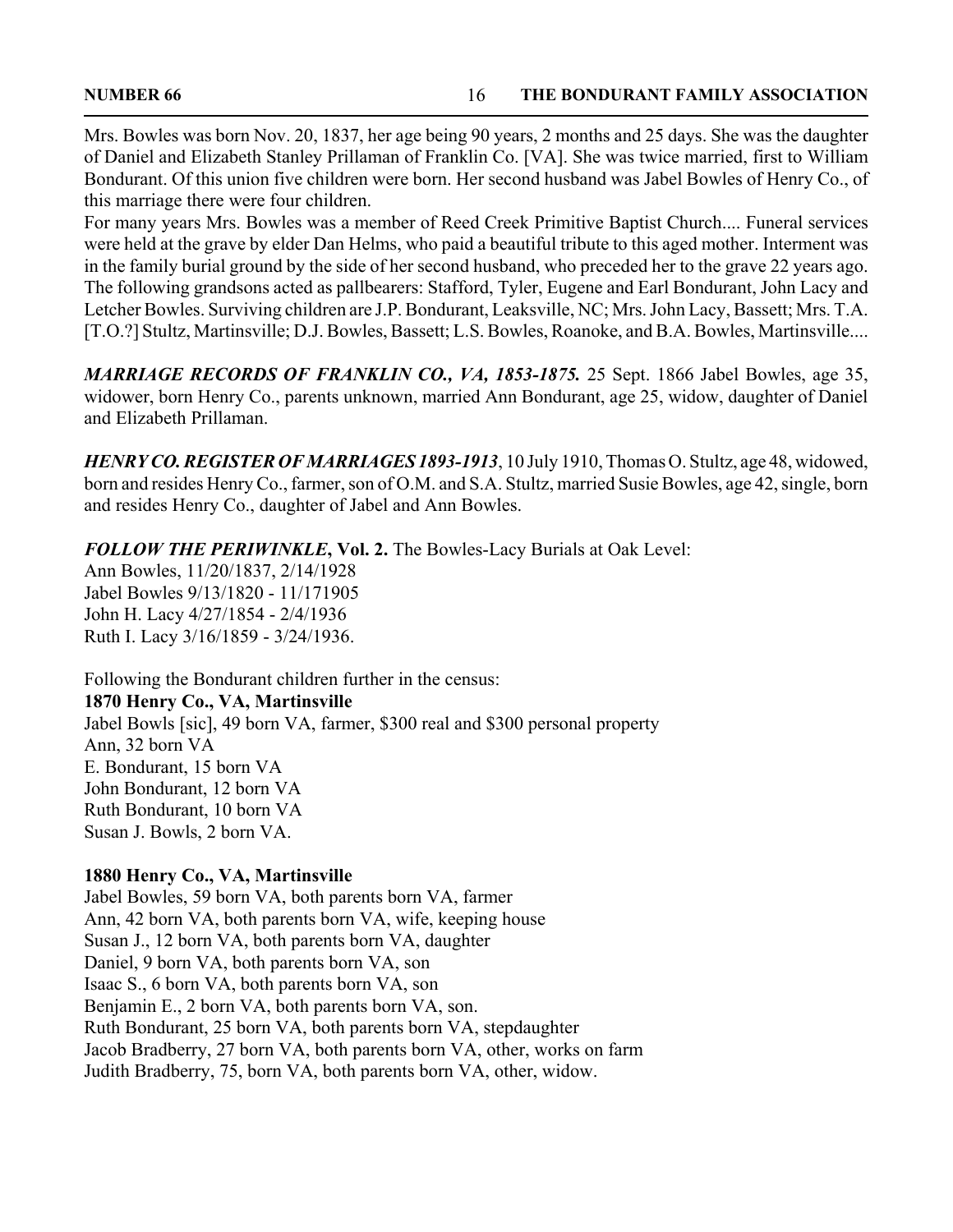Notice that children Mary (listed 1860) and E. (1870) and son John Bondurant are missing from this household.

Sharon Kingen was able to find the missing son John –

John Peter Bondurant born 26 Feb. 1856, died 8 Feb. 1940, Spray, Leaksville, Rockingham Co., NC, where he was buried. According to his death certificate he died of gangrene of "food" [foot?].

He married 1st on18 Nov. 1877 Sarah Jane Cook, born 1853 Franklin Co., VA, died 28 Nov. 1889 Franklin Co., VA. On 2 April 1890 he married again, Rose Della Stultz, born 9 Jan. 1870 VA, died 3 June 1921, Baltimore, Baltimore Co., MD.

There are no known children of John Peter's marriage to S.J. Cook. He had 12 by Rose.

#### **1880 Franklin Co., VA**

Peter Bondrum [sic], 22 born VA, both parents born VA, farmer Sarah J., 21 born VA, both parents born VA, wife plus two farmhands.

#### **1900 Stokes Co., NC, Beaver Island**

John P. Bondurant, 46, born Feb. 1854 VA, both parents born VA, farmer, **married 26 years\*** Rosa [sic] D., **31**, born Jan. 1861 VA, both parents born VA, wife, **married 26 years**, 6 children born, 6 living

Edna, 9 born May 1891 VA, both parents born VA, dau.

Dolly A., 8 born March 1892 VA, both parents born VA, dau.

Lucy J., 6 born Dec. 1893 VA, both parents born VA, dau.

James S., 4 born Aug. 1896 VA, both parents born VA, son

Lillie, 2 born Aug. 1897 NC, both parents born VA, dau.

Tyler, 7/12 born Oct. 1899 NC, both parents born VA, son.

\*Sharon questions this entry, since it would mean they married in 1874, when Rosa would have been only 6!

#### **1910 Rockingham Co., NC, Leaksville**

John P. Bondurant, 55 born VA, both parents born VA, filling carried cotton mill, married twice, married 20 years

Rosa R., 40 born VA, both parents born VA, married once, married 20 years [number of children born to her was not given]

Lucy J., 16 born VA, both parents born VA, dau., weaver

James S., 14 born VA, both parents born VA, son

Lillie L., 12 born VA, both parents born VA, dau.

Tyler L., 10 born VA, both parents born VA, son

William E. (or O.), 7 born VA, both parents born VA

Rose A., 5 born NC, both parents born VA, dau.

John W., 2 born NC, both parents born VA, son.

Bob ("something added to name like Bobart Merman"), 2/12 born NC, both parents born VA.

### **1920 Rockingham Co., NC, Leaksville**

J.P. Bondurant, 62 born VA, both parents born VA, laborer cotton mills Rose, 54 born VA, both parents born VA, wife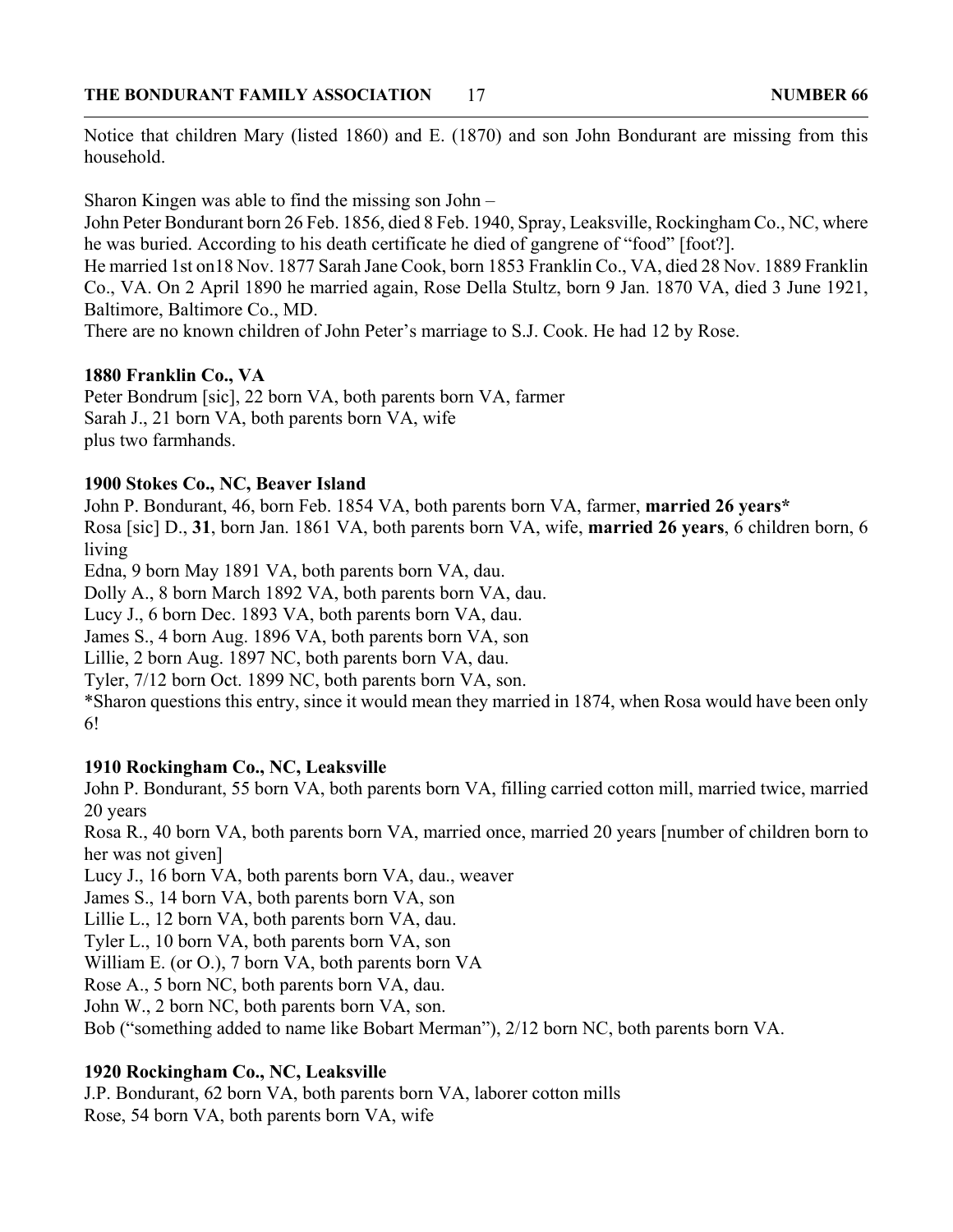I. or J.L., 20 born NC, both parents born VA, oiler in cotton mills (male) William, 17 born NC, both parents born VA, weaver in cotton mills Inez, 16 born NC, both parents born VA, "beanieys" in cotton mills Walter, 12 born NC, both parents born VA Thomas, 10 born NC, both parents born VA Elsie Gray 1 7/12 born NC, both parents born VA.

Of these children, Sharon has found spouses for Edna, Dollie, and James Stafford Bondurant, but nothing more on any of them. Can any of you fill in these gaps?

**MARY ELIZABETH ANN (BETTY) BONDURANT**, daughter of William Bondurant and Ann Prillaman, married about 1873 Moses A. Lacy, born about 1854 VA, died after 1930 probably in Wells Co., NC. There has been a report that he died 9 July 1938. Moses A. Lacy is said to have been the son of Floyd Lacy and Nancy Jane Stone. Between 1900 and 1910 Moses and his wife moved to Wells Co., ND, but part of their children remained in Henry Co., VA, the Reed Creek area. Some moved to McDowell Co., WV, and took up coal mining. Some children later moved to ND. Betty and Moses had 8 children, apparently all boys who survived:

- 1. James W. Lacy
- 2. John H. or P. Lacy
- 3. Anslie or Ansley A. Lacy
- 4. Jesse Ben Lacy
- 5. Walter Lacy
- 6. Harry R. Lacy
- 7. Earnest or Ernist Lacy
- 8. Dewey Lacy.

Census records show Mary Ann Elizabeth (Betty) by various given names; which one is correct? **1880 Henry Co., VA**

Moses A. Lacy, 26 born VA, both parents born VA, farming

Lizzie A., 24 born VA, both parents born VA, wife

James W., 6 born VA, both parents born VA, son

John H., 4 born VA, both parents born VA, son

Anslie, 1 born VA, both parents born VA, son

Otis Stone, 19 born VA, both parents born VA, boarder, works on farm. [May have been Lacy's kin.]

### **1900 Henry Co., VA, Reed Creek**

Moses A. Lacy, 49 born Dec. 1851 VA, both parents born VA, farmer, married 26 years Mary A., 46 born Jan. 1854 VA, both parents born VA, wife, married 26 years, 8 children born, 8 living Jesse B., 19 born Sept. 1880 VA, both parents born VA, son, farm laborer Walter, 17 born July 1883 VA, both parents born VA, son, farm laborer Harry R., 16 born May 1884 VA, both parents born VA, son, farm laborer Earnist [sic] D., 7 born July 1892 VA, both parents born VA, son Dewey R., 2 born Feb. 1898 VA, both parents born VA, son. [Where were sons James W., John H./P. and Ansley Lacey?]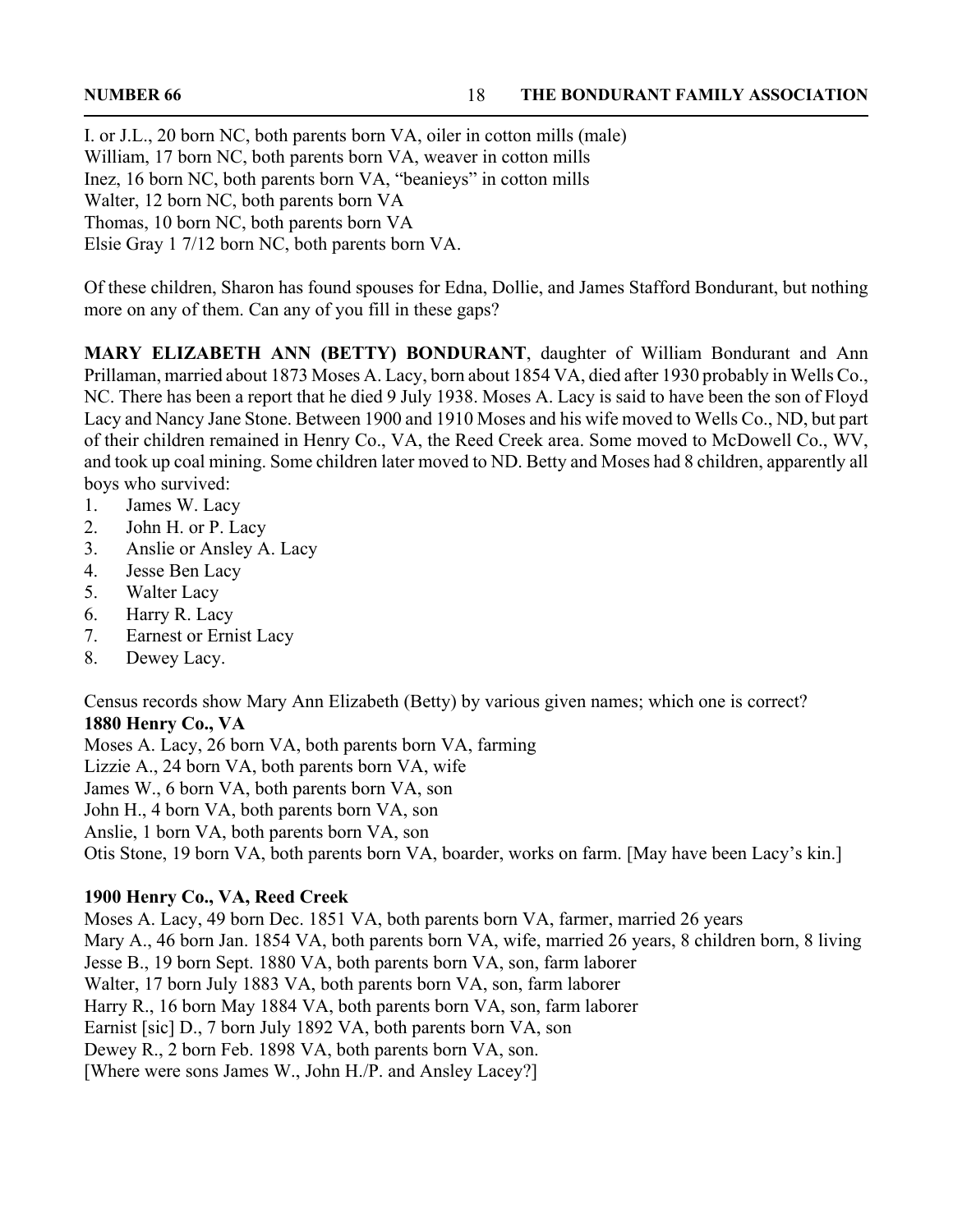#### **THE BONDURANT FAMILY ASSOCIATION 19** 19 NUMBER 66

### **1910 Wells Co., ND, Cottonwood Township**

J.W. Lacy, 35 born VA, both parents born VA, farmer, owns farm, single

Mose [sic] A. Lacy, 58 born VA, father born PA, mother born VA, father, laborer farm, married once, married 36 years

Betty Lacy, 56, born VA, both parents born VA, mother, married once, married 36years, 8 born, 8 living Dewey Lacy, 13 born VA, father born VA, mother PA, brother, single.

#### [next farm]

Ausley [Ansley] Lacy, 30 born VA, both parents born VA, farmer, owns farm, married once, married 6 years

Josie, 28 born VA, both parents born VA, wife, married once, married 6 years, 3 born, 3 living children Keneth [sic], 4 born ND, both parents born VA, son

Virgie, 3 born ND, both parents born VA, dau.

Robert Lee, 1 born ND, both parents born VA, son.

*[To Be Continued . . . ]*

# **THE BONDURANTS OF GÉNOLHAC, FRANCE**

#### by Mary Bondurant Warren

Following your suggestions, along with family history and "family trees," are included photographs of the sites and documents relating to the family, maps, and even a driving tour of our most important places. With this hardbound 172 page book, you can be your own tour guide and see the sights in France at your leisure. If you want to see the places you'll read about, get the two videos, *BONDURANT HOMECOMING*, and *OUR FOREMOTHERS*.

Jeff Duvall contributed "Our Ancient Ancestors" which takes us back 30 generations from **Jean-Pierre to Charlemagne**. We learn of French, Spanish and Neopolitan ancestors we didn't know we had, and in the process a lot of French history.

#### **VIDEOTAPES**

#### *THE BONDURANT HOMECOMING* **- 1993 \$35.00**

Dedication of the plaque at Genolhac France, home of Jean-Pierre Bondurant, Huguenot. Views of the tour of family sites made by members of the Bondurant Family Association in August 1993.

#### **THE STORIES OF OUR FOREMOTHERS - 1996 \$35.00**

Lives of our European ancestors - the Amat, Barjon, Belcastel, and Bondurant progenitors, told with visits to their homes and towns, some dating back to the 10th century.

**SPECIAL OFFER**: The new book and both videos as a set are available for \$75. The book alone is \$30 per copy, postpaid. Order by mail from:

#### **HERITAGE PAPERS P.O. Box 7776 Athens, GA 30604-7776**

or by telephone, using your credit card, VISA or MasterCard, call **706/549-1264**.